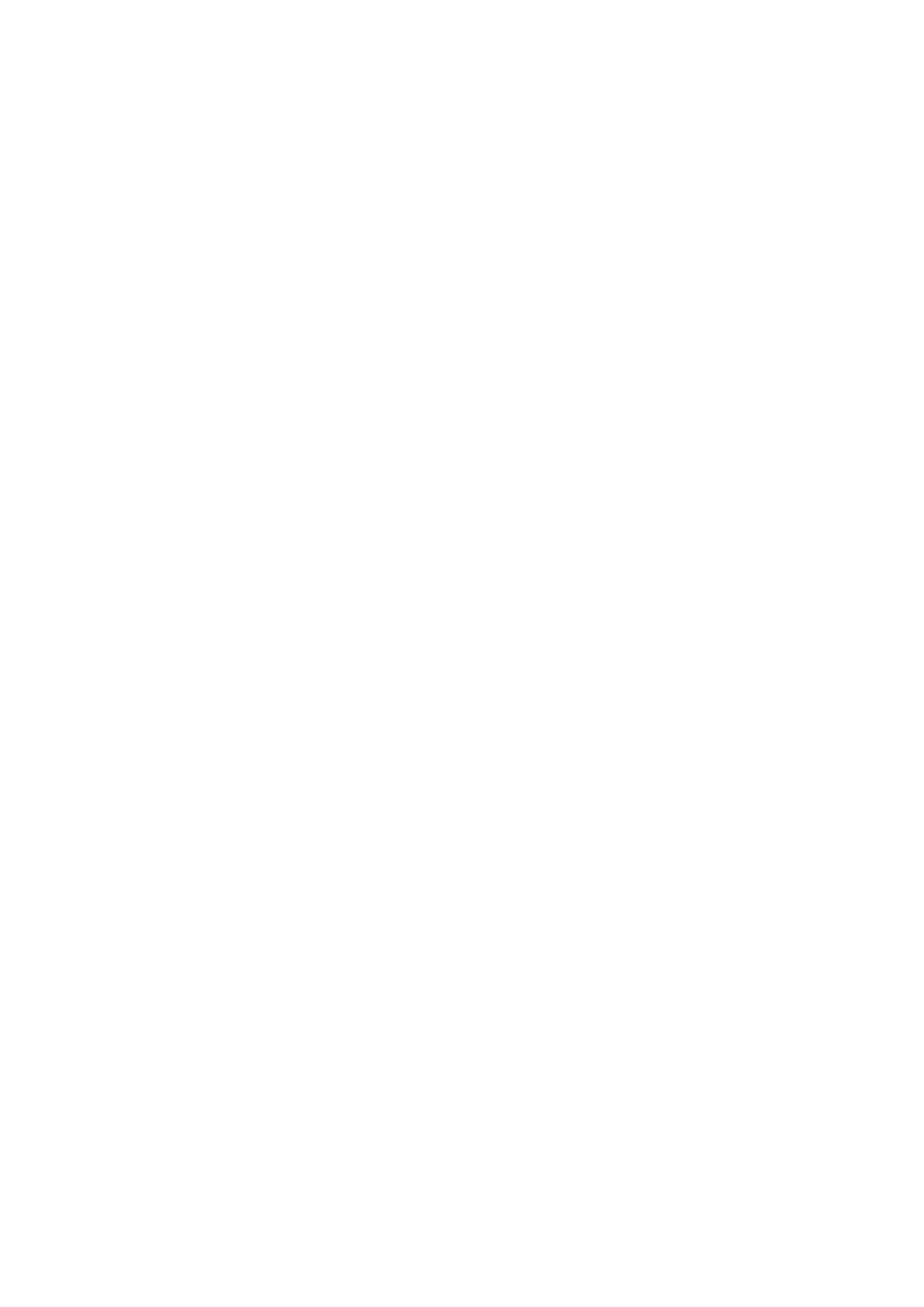

# **Contents**

| $\mathbf{1}$            |                                                                                          |  |
|-------------------------|------------------------------------------------------------------------------------------|--|
| $\overline{2}$          |                                                                                          |  |
| 3                       |                                                                                          |  |
| $\overline{\mathbf{4}}$ |                                                                                          |  |
| 4.1                     |                                                                                          |  |
| 4.2                     |                                                                                          |  |
| 4.3                     |                                                                                          |  |
| 4.4                     |                                                                                          |  |
| 4.5                     |                                                                                          |  |
| 5                       | Long-Term SCS Activities Focused on Loan Project: (i) IWRM/RBO Communication             |  |
|                         |                                                                                          |  |
| 5.1                     | Long-term SCS Activities, Audieances and Messages focusing on Integrated Water Resources |  |
|                         |                                                                                          |  |
| 5.1.1                   |                                                                                          |  |
| 5.1.2                   |                                                                                          |  |
| 5.1.3                   |                                                                                          |  |
| 5.2                     | Specific Activities, Audiences, and Messages for Long-Term River Environment SCS         |  |
| 5.3                     |                                                                                          |  |
| 5.4                     |                                                                                          |  |
| 5.5                     |                                                                                          |  |
| 5.6                     |                                                                                          |  |
| 6                       |                                                                                          |  |
| 7                       |                                                                                          |  |
| 8                       |                                                                                          |  |

# **Annex**

| Annex 2: BRBIP River Environment Stakeholder Communication Strategy (Audience: Local Communities (Primarily in   |  |
|------------------------------------------------------------------------------------------------------------------|--|
|                                                                                                                  |  |
|                                                                                                                  |  |
| Annex 4: BRBIP River Environment Stakeholder Communication Strategy (Audience: Government Bodies)  15            |  |
| Annex 5: Assessing Social And Institutional Issues/Obstacles Affecting Participation, Ownership, Acceptance, And |  |
|                                                                                                                  |  |

**Archiving:** All standard project files (documents, etc) are archived in DHI project site. Any other project files (set-up files, forcing data, model output, etc) are archived on an external hard drive located in the DHI project archive under Project No <11803440>.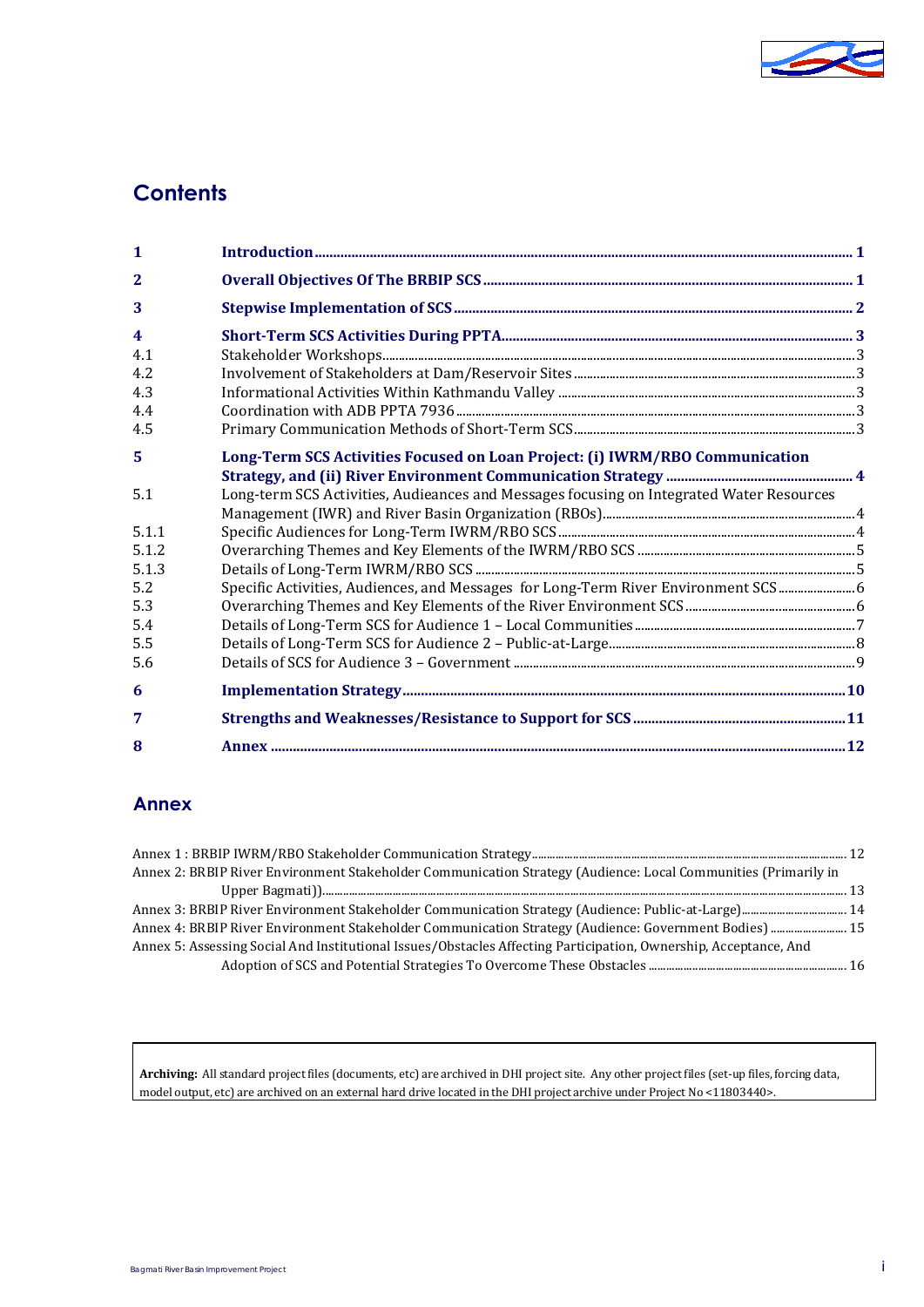**DHI**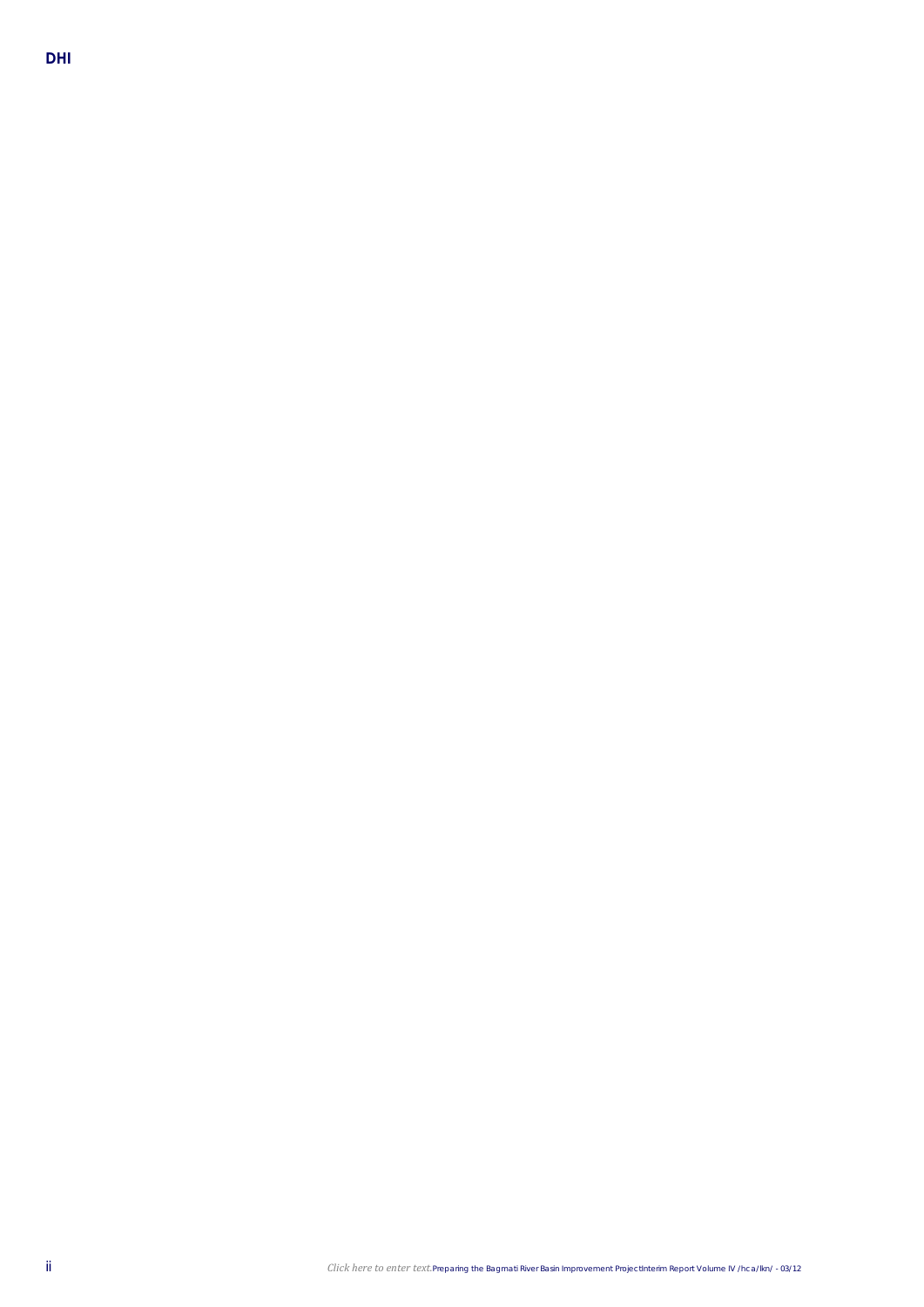

# **1 Introduction**

- 1. The Bagmati River Basin Improvement Project (BRBIP) aims to improve water security in selected rivers in the Kathmandu Valley and improve all aspects of water management in the greater Bagmati Basin by promoting the principles of Integrated Water Resource Management (IWRM). The Project will build on the public's desire to restore the river environment in the Kathmandu Valley and the Government's efforts to improve irrigation development and mitigate the impact of waterinduced disasters in the middle and lower reaches of the basin.
- 2. A key part of BRBIP implementation strategy will be a Stakeholder Communications Strategy (SCS). The BRBIP SCS is part of the overall BRBIP Participation Strategy, as it actively encourages affected stakeholders to become involved in project preparation and implementation activities. The SCS focuses on information sharing and consultation, and guides communications with stakeholders during project implementation. Key goals and elements of any SCS are information dissemination, education and awareness raising, encouraging dialogue, and fostering behavioral change.
- 3. An important finding of the PPTA Team is that all sectors in the Bagmati River Basin need to understand other sectors. The BRBIP SCS will be a part of building that understanding and helping engage and inform relevant Bagmati River stakeholders and sectors with timely, accurate, and comprehensive information shared among stakeholders. Such information sharing will help to build consensus and ensure continuous stakeholder support throughout the Project. The SCS will help link the Project with relevant stakeholders through information sharing and consultation.
- 4. Due to the unique nature of the BRBIP Project, the BRBIP SCS will introduce a two-layer approach focusing on: (i) Integrated Water Resources Management (IWRM) and River Basin Organizations (RBOs), and (ii) improved river environment in Kathmandu Valley. Although there will be considerable overlap in the communication strategy between these two layers, there will also be some aspects of the communication strategy that will be different. The IWRM/RBO communication strategy is outlined in Section 5.1 below, while the River Envirnonment communication strategy is detailed in Sections 5.2 – 5.6. Annexes on both layers are provided at the end of the report, including an Annex on potential obstacles to implementing such an approach, and how to address those obstacles.

# **2 Overall Objectives Of The BRBIP SCS**

- 5. There are multiple overallobjectives of the BRBIP SCS, including:
	- Information Sharing and Dissemination
		- $\triangleright$  Education and Awareness Raising
		- Engaging and Informing Stakeholders, General Public, and Government  $\geq$  Ensuring that accurate and un-to-data information on the Project is dis
		- Ensuring that accurate and up-to-data information on the Project is dissemeniated and accessible to Stakeholders
	- Encouraging Dialogue and Constructive Action
		- Eistening to Stakeholders' Ideas and Concerns
	- Building Consensus and Developing Sense of Ownership of Project Among Stakeholders
	- Developing Common Platform for Planning, Implementation, and M&E
		- $\triangleright$  Consulting with Communities Project May Affect.
		- $\triangleright$  Ensuring Two-way Communication
	- Raising Motivation and Political Support for a Basin Approach to Nepal's Water Resources
- 6. BRBIP SCS activities are developed and implemented to fulfill the objectives above.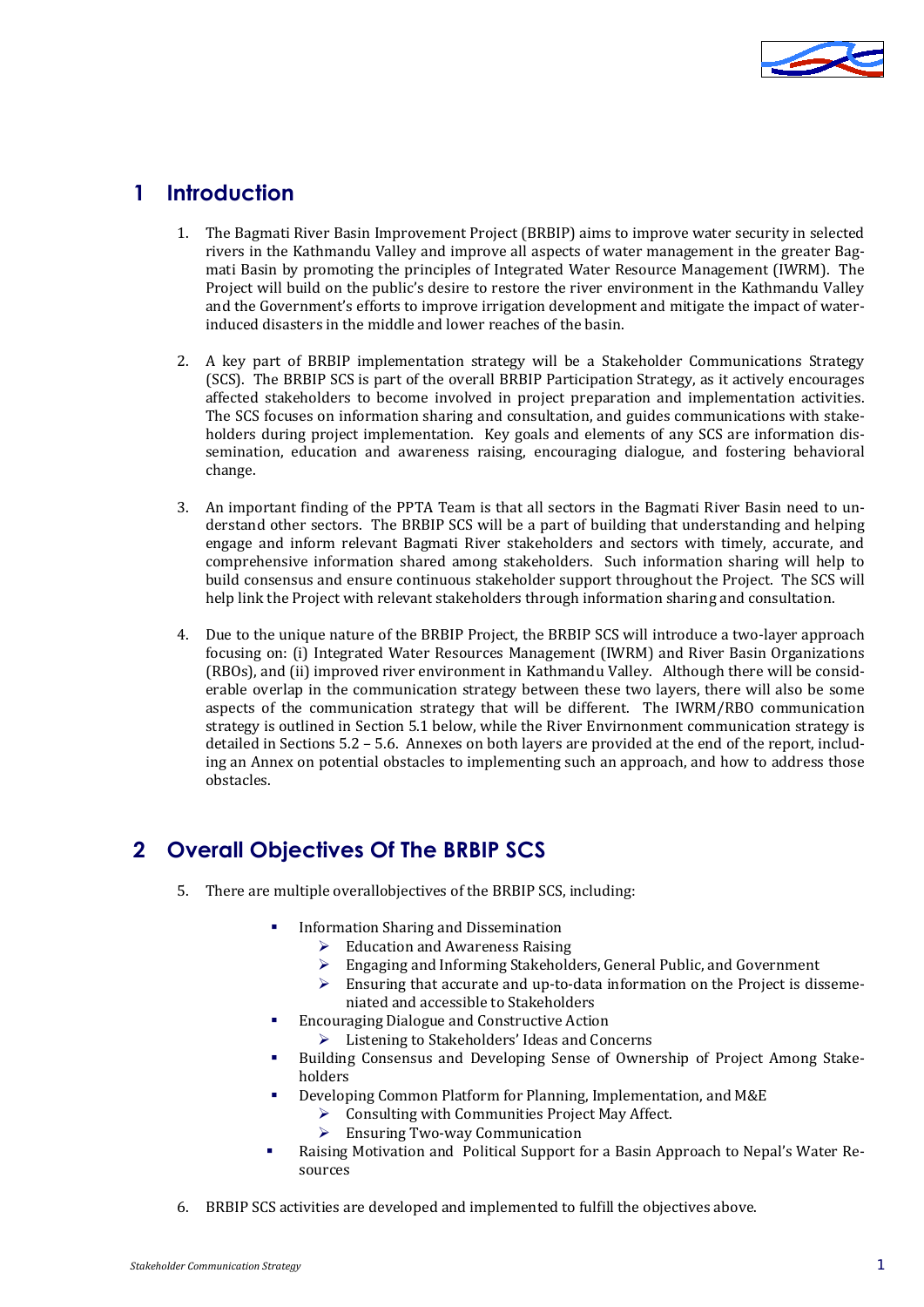# **3 Stepwise Implementation of SCS**

7. There is a logical, step-wise implementation of the BRBIP SCS, shown below:

## **1. Develop Purpose/Objectives of SCS**

■ (See above.)

## **2. Identify Main Stakeholders**

- Local Communities and Groups (e.g. Youth Groups, Women's Groups, etc.)
- Public-at-Large Throughout the Bagmati River Basin
- GON (including VDCs, DDCs, etc.)
- NGOs/CBOs (including local village groups)
- Development Partners
- Private Sector

## **3. Develop the Message(s) to Be Conveyed, e.g.:**

- What is the project?
	- $\triangleright$  Components
	- $\triangleright$  Scientific Rationale
- Key Project Benefits
- Key Project Impacts (good and bad)
- Project Implementation Process
	- > How Stakeholders Can Get Involved
	- $\triangleright$  Project Activities
	- Project Schedule
- **Mobilization Efforts for a Cleaner Bagmati**

## **4. Develop Means and Methods of SCS (methods will depend on audience and message)**

- Short-Term SCS During PPTA
	- $\triangleright$  In-Depth Interviews and Consultations (often individual)
	- ▶ Focus Group Discussions
	- Workshops
	- $\triangleright$  Print Media
- Brochures
- Information Updates
- Working with GON EA and IA re Press Releases
	- $\triangleright$  Public Meetings/Hearings (EIA)
	- Long-Term SCS During Loan Project
		- $\geqslant$  Door-to-Door<br> $\geqslant$  Hoarding Board
		- Hoarding Boards (Billboards)
		- $\triangleright$  Slogans
		- $\blacktriangleright$  Public Meetings
		- > Annual Mega-Events
		- $\triangleright$  Workshops for Media
		- $\triangleright$  Peaceful Demonstrations
		- $\geq$  Local and National Meetings<br> $\geq$  Online and Written Consulta
		- $\geq$  Online and Written Consultation<br> $\geq$  Flectronic Media
		- Electronic Media
- Radio
- Television
- Videos
	- You Tube
		- $\triangleright$  Print Media
- Newspapers
- Leaflets/Brochures
	- $\triangleright$  Website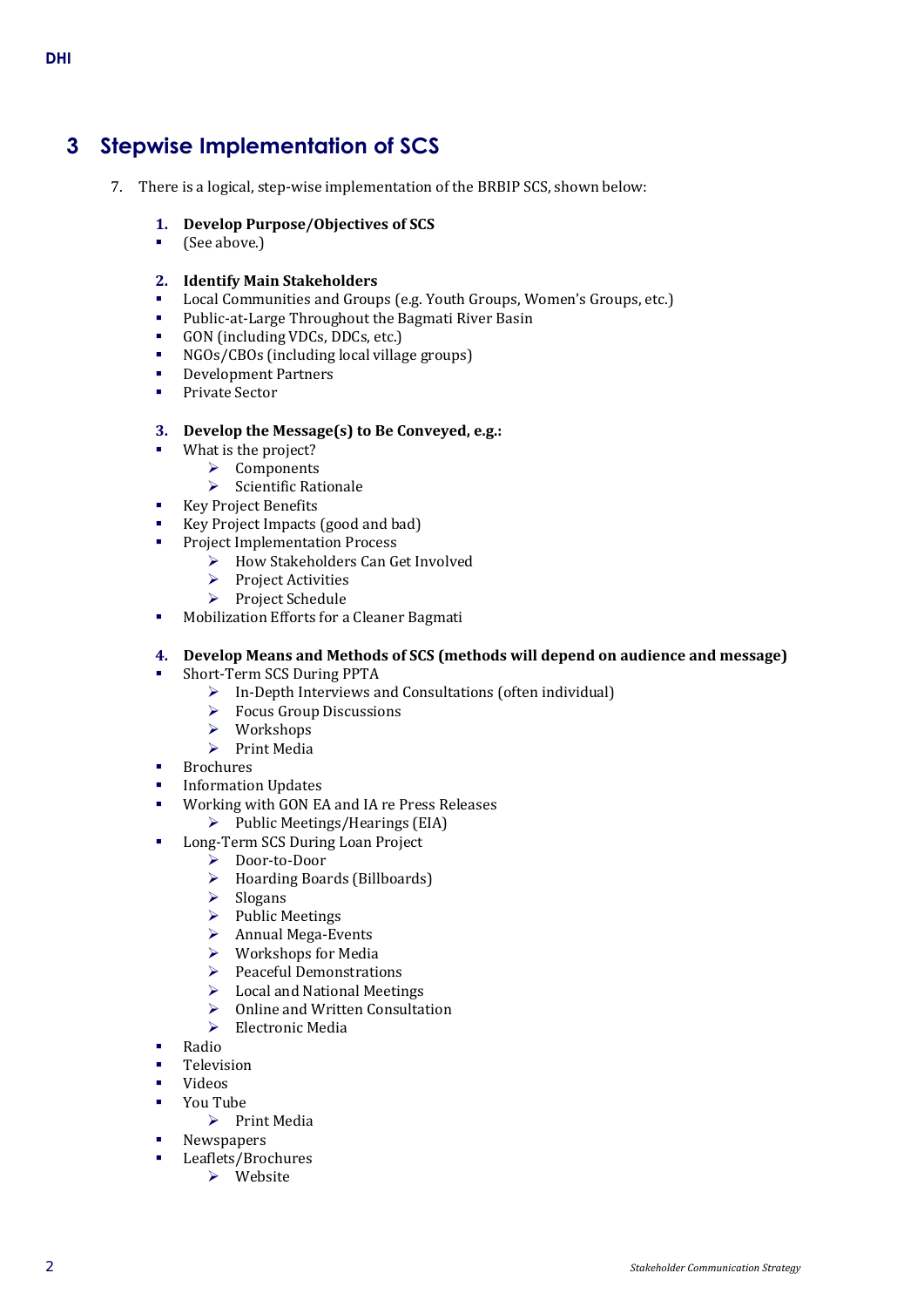

## **5. Develop Timeline and Responsibility for Implementation**

## **6. Implement**

 As reflected above, there is both a: (i) short-term SCS focused on the PPTA activities, and (ii) longer-term SCS to be implemented as an integral part of the loan project, focusing on both: (a) Integrated Water Resources Management (IWRM) and River Basin Organizations (RBOs), and (b) improved river environment.

# **4 Short-Term SCS Activities DuringPPTA**

8. The short-term SCS focuses on a series of individual and group meetings, workshops, and focus group discussions that inform concerned stakeholders about the objectives, components, and rationale of the project, and actively engage these stakeholders in project preparation activities. Five key elements of the short-term SCS are:

# **4.1 Stakeholder Workshops**

9. A series of structured participatory stakeholder workshops have been conducted in Kathmandu in August and October 2012, focusing on informing the stakeholders about the BRBIP Project, and obtaining their opinions and suggestions about key project preparation and implementation activities. As special meeting of the BRBIP Steering Committee with invited experts and stakeholders was held on 13 December 2012 to specifically focus on the IWRM and RBO setup.

# **4.2 Involvement of Stakeholders at Dam/Reservoir Sites**

10. There has been active involvement of affected stakeholders in the proposed dam/reservoir sites in the Upper Bagmati and in Shivapuri National Park, including local VDCs, Department of National Parks and Wildlife Conservation, Department of Soil Conservation and Watershed Management, and the National Trust of Nature Conservation. In the areas to be affected by dams and reservoirs, the PPTA team has conducted formal PRAs, reconnaissance missions, and focus group discussions. The Warden of the Shivapuri National Park was involved in setting up and implementing many of these meetings.

# **4.3 Informational Activities Within Kathmandu Valley**

11. The PPTA has worked on the development and distribution of: (i) BRBIP brochures, (ii) Frequently Asked Questions (FAQs), and (iii) information updates for HPCIDBC and WECs.

# **4.4 Coordination with ADB PPTA 7936**

12. The BRBIP PPTA is in touch with and coordination information activities with the Kathmandu Urban Environment Improvement Project (KVUEIP). These activities will produce a joint communications strategy that will be a platform working towards common goals.

# **4.5 Primary Communication Methods of Short-Term SCS**

13. The short-term SCS is using and will continue to use a variety of communication methods, including: (i) individual meetings and direct consultation, (ii) focus group discussions with villagers directly affected by the project, (iii) public hearings and meetings (for EIAs), (iv) specialized stakeholder workshops, (iv) coordination meetings and activities with KVUEIP PPTA communication team, and (v) frequent and multiple meetings with key personnel from HPCIDBC, WECS, MoUD, and MOI/DOI.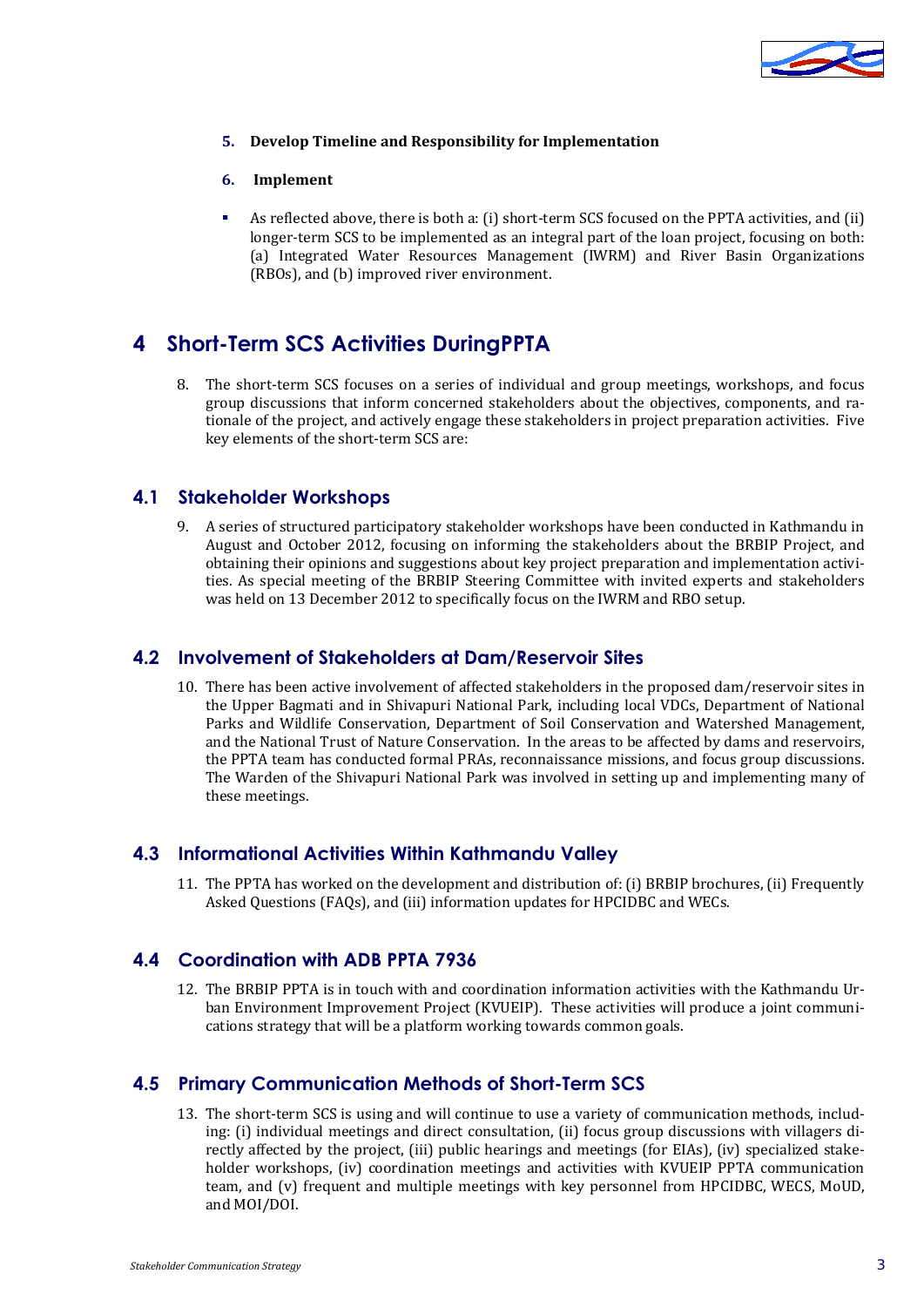# **5 Long-Term SCS ActivitiesFocusedonLoan Project: (i) IWRM/RBO Communication Strategy, and (ii) River Environment Communication Strategy**

14. The longer-term SCS includes: (i) developing and implementing institutional mechanisms for water dialogue in the river basin, (ii) supporting multiple communication methods to convey key project messages, (iii) facilitating information sharing among key implementing partners, (iv) continuing field-level discussions with affected people, particularly at the dam/reservoir sites, and (v) supporting sub-projects to achieve visible results in cleaning up the Upper Bagmati (in conjunction with KVUEIP activities).

# **5.1 Long-term SCS Activities, Audieances and Messages focusing on Integrated Water Resources Management (IWR) and River Basin Organization (RBOs)**

15. The specific objectives of this layer or component of the BRBIP SCS will be to raise motivation, awareness, and political support for a basin approach to Nepal's water resources management and development. The communication strategy will be broader than the Bagmati River per se, as it will emphasize developing an overall water management system for Nepal, using the Bagmati as an example. Such a management system will be crucial for Nepal's water resources development, particularly for hydropower development, as this type of water development will only be feasible if water is properly managed and all users are involved in the developmental process.

# **5.1.1 Specific Audiences for Long-Term IWRM/RBO SCS**

- 16. The primary audience for this IWRM/RBO SCS will be key water resources decision-makers in Nepal, including:
	- Government of Nepal Key figures in WECS, MOI, HPCIDBC, MOEng, MoUD, and NPC will be a target audience for this strategy. The strategy will focus on Nepal and Nepal's water resources as a whole, and therefore high-level government ministries and commissions will be targeted.
	- Private Sector Overall commercial and trade association groups will also be targeted, including FNCCI, the Nepal Carpet Factory Association, Water Tankers Association, and the Nepal Brick Factory Association. These organizations have a vital stake in the proper management and development of Nepal's water resources and they will be a key target of the IWRM/RBO campaign.
	- Nepal National NGOs Key high-level NGOs with a national focus will also be targeted, including: (i) NGO Forum for Water and Sanitation, and (ii) ProPublic.
	- Development Partners Organizations in Nepal that are directly involved with national water resources management issues will be targeted, including: (i) UN Habitat, (ii) IUCN, (iii) NTNC and (iv) WWF.
	- Key Individual Decision-Makers There are a number of respected individual "deciders" and voices both inside and outside the government who will also be targets of this IWRM/RBO communication strategy.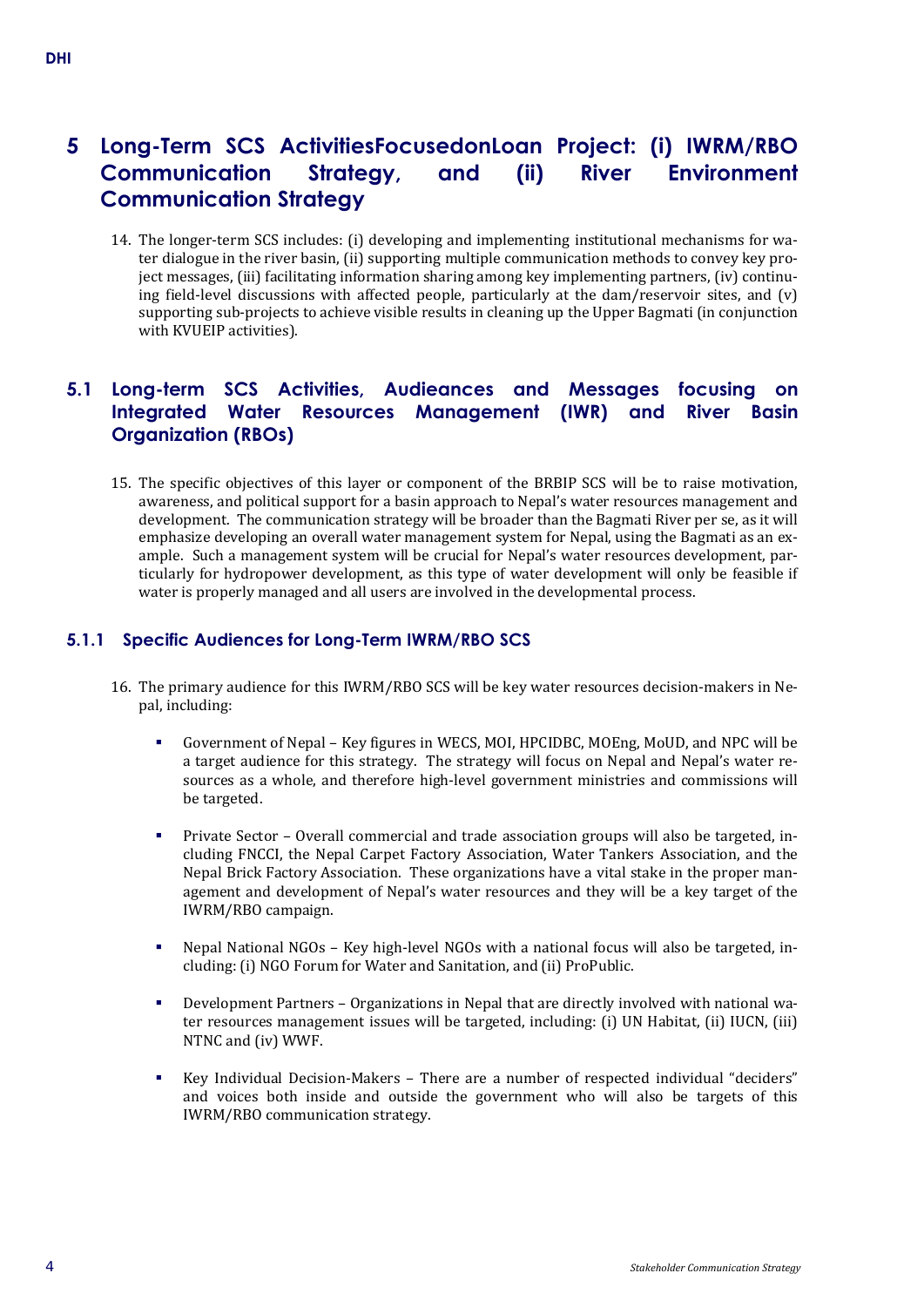

# **5.1.2 Overarching Themes and Key Elements of the IWRM/RBO SCS**

### **17. "Three A's" Sequence for Communication Messages**

- The IWRM/RBO communication strategy will initially focus on the "3-A's cycle:
	- o Awareness
	- o Awake<br>o Action
	- Action

## **18. Monitoring Progress**

 A key element of the IWRM/RBO SCS will be monitoring the progress towards a true basin and IWRM approach, including the development and establishment of a Bagmati RBO. The monitoring will put pressure on the political process to move forward with implementing a basin-wide system of water resources management. Progress reporting will also be emphasized here.

# **5.1.3 Details of Long-Term IWRM/RBO SCS**

19. Some key details of the Long-Term IWRM/RBO SCS are displayed in Annex 1.

## **Awareness**

20. The first stage in the IWRM/RBO SCS will be to create awareness among the key stakeholders and decision-makers of the importance of an IWRM and river basin approach to effectively manage and develop Nepal's water resources. This awareness process will be a joint effort of BRBIP Consultants, and key individuals within GON and donor agencies. Certainly Nepal has any number of mid to high-level government officials, retired officials, and private citizens who have attended international courses, workshops, and academic programs focused on IWRM practices and principles. BRBIP will provide a forum through the Working Groups<sup>1</sup> for these individuals to meet, discuss, and begin planning IWRM and RBO implementation activities.

## **Awake**

21. The "awake" message will be implemented after the initial awareness campaign has started to show results. During this period in the IWRM/RBO SCS, focus will be placed on: (i) knowledge dissemination among the key stakeholders, (ii) an orientation towards action, and (iii) working with GON to further define how to integrate the key roles, responsibilities, and mandates among competing and overlapping interests in Nepal's water sector2. The BRBIP Working Groups will continue to play a role awakening the interests of the IWRM/RBO stakeholders.

### **Action**

22. The final stage of the IWRM/RBO SCS will be to take action and start implementing river basin approaches in Nepal. Key to this will be the actual development and establishment of a Bagmati RBO. Though this entire IWRM/RBO SCS really focuses on the country as a whole, the Bagmati RBO will serve as a key example of an institutional structure to actually implement IWRM activities in a key Nepali river basin.

j

<sup>1</sup> See BRBIP PPTA "Stakeholder, Participation, and Institutional Analysis Report" for details of these Working Groups.

<sup>2</sup> See BRBIP PPTA "Stakeholder, Participation, and Institutional Analysis Report" for details of overlapping interests and mandates in Nepal's water sector.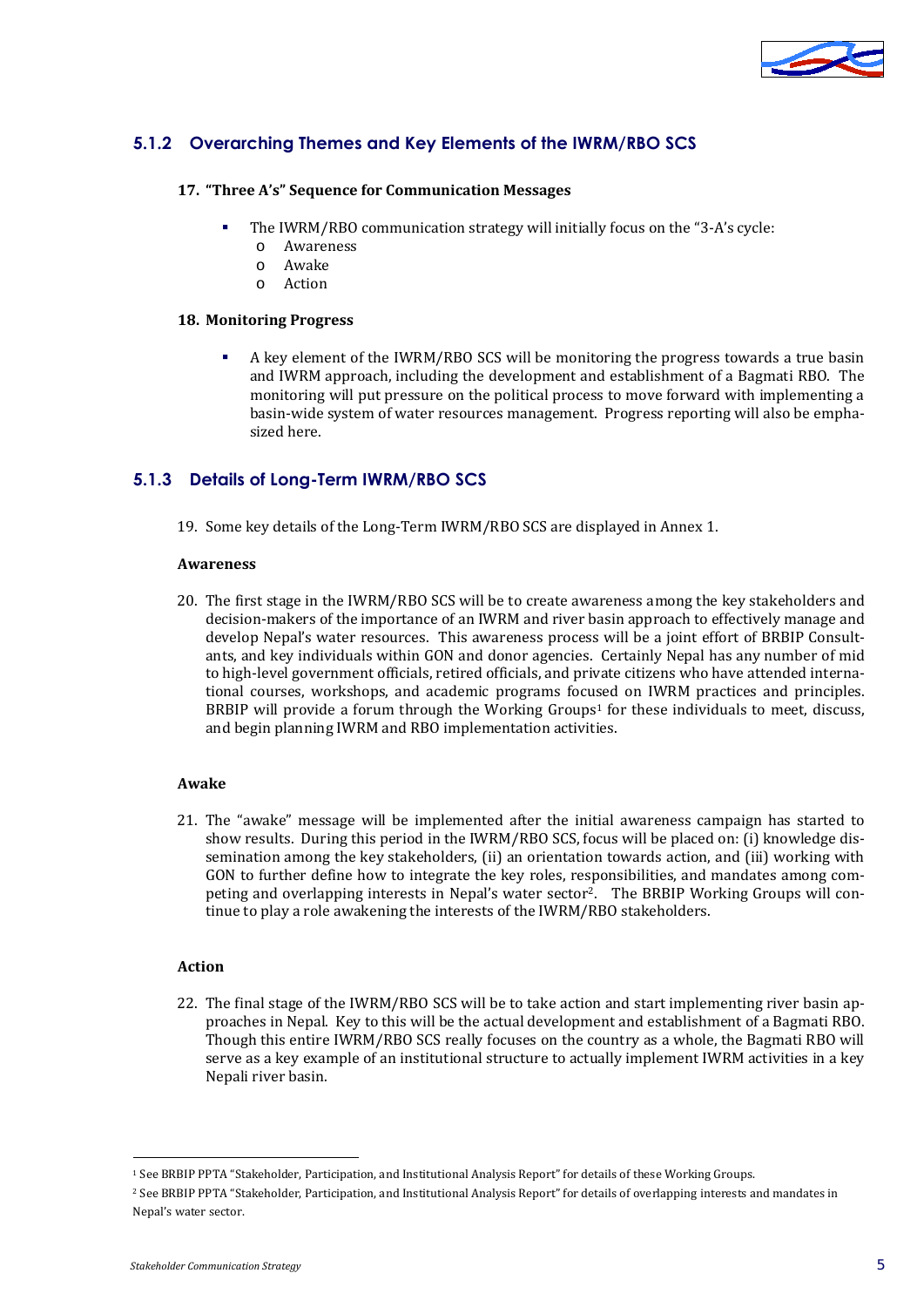# **5.2 Specific Activities, Audiences, and Messages for Long-Term River EnvironmentSCS**

- 23. The key messages that will be communicated in the River Environment SCS will be: (i) respecting the river, (ii) using the political process to institute change, (iii) municipalities respecting the law, (iv) the public changing their behaviour towards the Bagmati River, and (v) fund-raising activities.
- 24. Audiences for the BRBIP River EnvironmentSCS include not only the stakeholders noted above, but also: (i) media outlets, (ii) political groups, (iii) schools and colleges, (iv) wards and VDCs close to the river , (v) women's and mothers' groups, (vi) forest user groups, and (vii) youth clubs.
- 25. Of particular importance to the BRBIP River EnvironmentSCS are three primary audiences:
	- Local Communities, primarily along the Upper Bagmati
		- $\triangleright$  Local people residing in the particular area
		- Women's groups
		- Farmers' groups
		- $\triangleright$  Other community members
	- The general public, throughout the Bagmati River Basin, but particularly in the Kathmandu Valley
	- Government
		- $\triangleright$  Local (VDCs, DDCs)
		- $\triangleright$  National (GON)
- 26. The BRBIP **River Environment**SCS includes messages, methods, responsible implementers, and a timeline for each of those three audiences described above. **Annexes**2, 3, and 4describe the details of the BRBIP River Environmentcommunication strategy for each audience.
- 27. Overarching/cross-cutting themes and key elements of the long-term BRBIP River Environment SCS are described below:

# **5.3 Overarching Themes and Key Elements of the River EnvironmentSCS**

### **"Three A's" Sequence for Communication Messages**

- 28. The BRBIP River Environmentcommunication strategy will initially focus on the "3-A cycle":
	- **►** Awareness
	- $\triangleright$  Awake
	- $\triangleright$  Action

### **"Owned by the Valley People"**

29. Most of the BRBIP River Environmentcommunication strategies and activities will be "owned and operated by the valley people", e.g. local communities and the public-at-large need to feel that the communication messages and activities belong to them. These activities include cleaning the river, solid waste management, picnic spot management, etc.

#### **Development of Mechanisms for Communication, Participation, and Dialogue**

30. The project will create and facilitate mechanisms to encourage stakeholders to participate in project preparation and implementation. For the shorter-term PPTA, these mechanisms include general and specialized workshops, focus group discussions in the field, and individual meetings. For the longer-term loan project, mechanisms will include encouraging and facilitating the develop-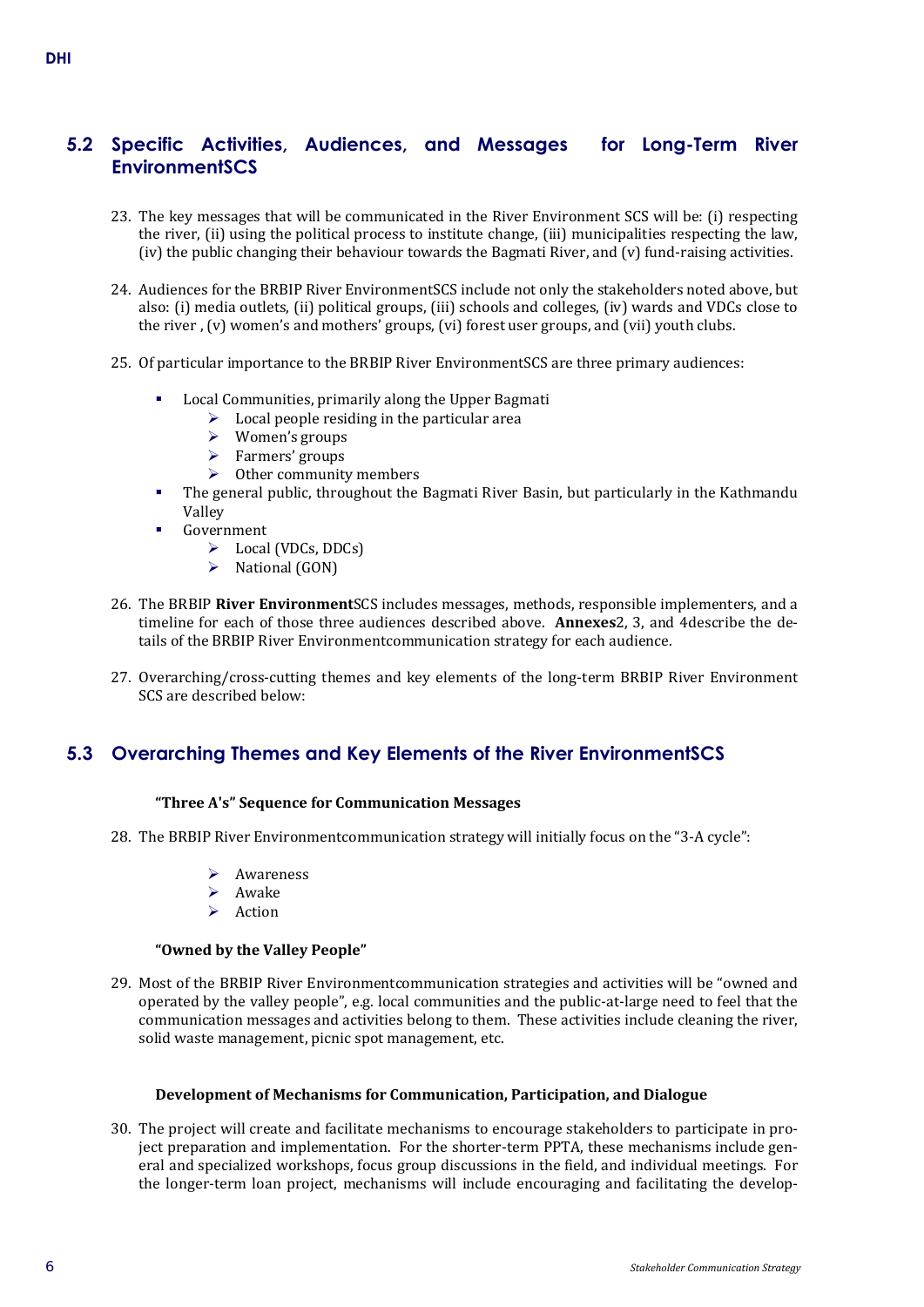

ment of working groups<sup>3</sup> and an NGO Platform<sup>4</sup> made up of key stakeholders to participate in the project. These working groups would initially focus only on technical/scientific information exchange, and then gradually evolve into working groups on policy, legal frameworks, and institutional strengthening.

#### **Role of NGOs, Local Community Groups, and Local Government**

31. NGOs, local community groups (e.g. Bagmati Consultative Group made up of the seven VDCs in Upper Bagmati, youth groups, women's groups, interest groups), and government (e.g. VDCs) will play a key role in the BRBIP SCS. These groups will serve as a vital link between: (i) the project and, (ii) the affected communities. It is impossible for project personnel to interact personally with all the affected communities and stakeholders, and therefore NGOs and local village groups will act as direct communicators to affected people, assisting the project team in their activities. NGOs are particularly effective in community organization/mobilization activities and will be used in that role. The PPTA team will facilitate the inclusion of NGOs in the communications strategy.

#### **NGOs to Work Closely with Local Communities/People**

32. NGOs will be encouraged to approach local people to help and support the activities the community is performing. This support could be in terms of providing either financial or human resources. At least one VDC on the Upper Bagmati stated that NGOs have not contacted or supported local efforts on the Bagmati.

#### **Ward Offices as a Key Focal Point**

33. Ward offices representing the areas closest to the Bagmati River should be a key focal point for delivering BRBIP messages and making people aware about river conservation, as people living in those wards have the most impact on river works and are most affected by the river environment.

#### **Monitoring Progress**

34. Monitoring progress towards improving the Bagmati River Environment, and publicly reporting the results of that monitoring will do much to pressure both the public and politicians to turn sentiments and words into action. A key element of this monitoring approach will be a "scorecard system" of the River Environment based on indicators such as hygiene, aesthetic appeal, social functions, and physical aspects of the river water5.

#### **Role of Media**

35. Print media, FM radio and local TV news channels could play a major role in delivering the messages and making people aware. The Project needs to partnerwith the Media to reach out to the people. The media can also play the role of actively supporting the Stakeholder Consultation Strategy (SCS) and fund raising activities for cleaning up rivers.

# **5.4 Details of Long-Term SCS for Audience 1 – Local Communities**

j

<sup>3</sup>See BRBIP PPTA "Stakeholder, Participation, and Institutional Analysis" Report for a complete descriptioin of these proposed Working Groups.

<sup>4</sup>See BRBIP PPTA "Stakeholder, Participation, and Institutional Analysis" Report for a complete descriptioin of the NGO Platform. 5See the BRBIP PPTA "Stakeholder, Participation, and Institutional" Analysis Report for a more complete description of this Scorecard System.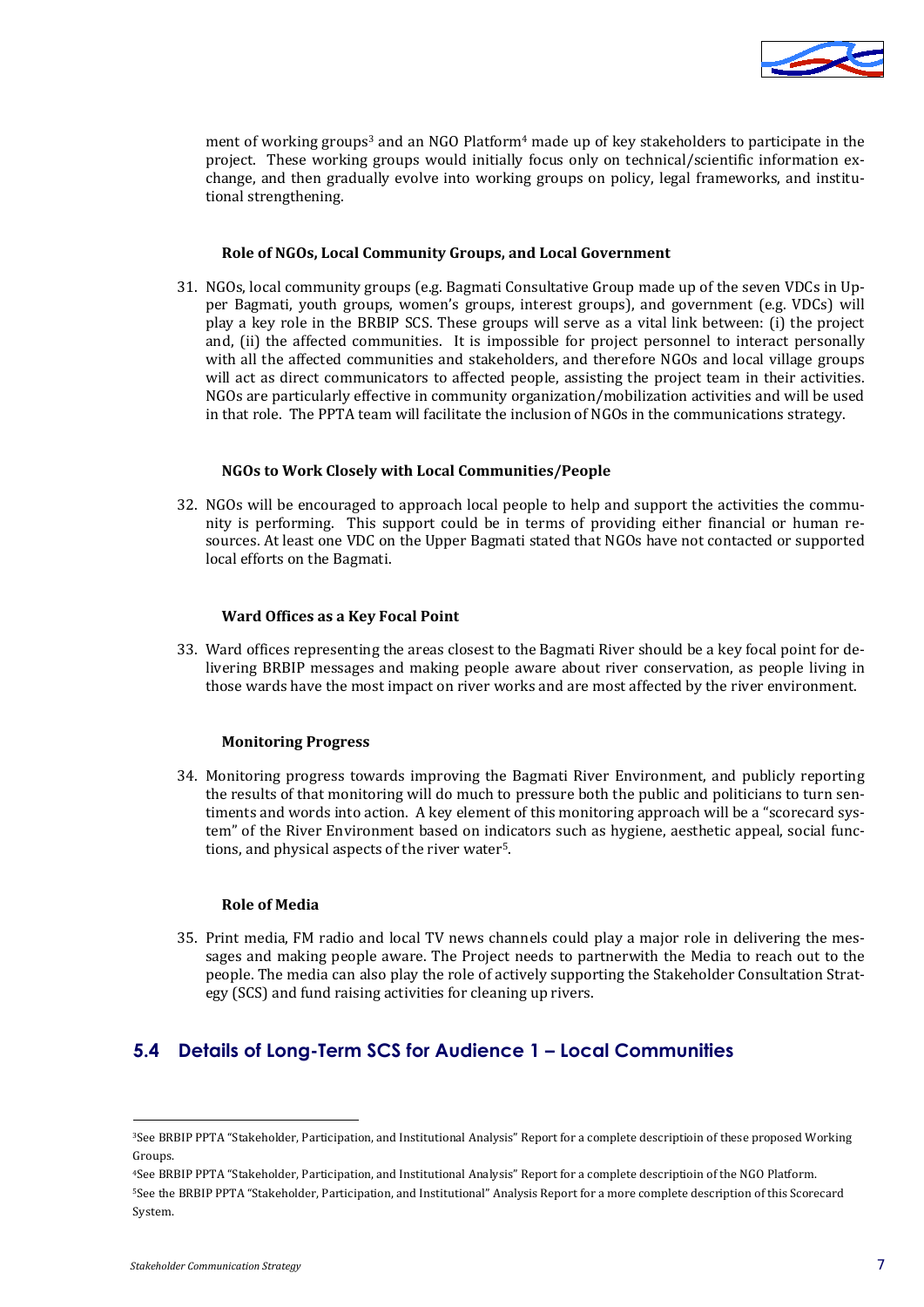36. As Annex 1, shows there are a number of messages, and methods/tools for the long-term SCS for Audience 1 – local communities. Some key details of the SCS for local communities are:

#### **Door to Door Awareness Programs**

37. Individual houses will be approached in a community nearby the river to provide information about the programs and increase awareness especially to the female members of the houses. CBOs (along riverside) could be the effective body for conducting such door-to-door programs. For such programs all the CBOs and NGOs in the community sill share information and tasks with support from the Project.

#### **Brochures**

38. Brochures with corporate logos will be developed and distributed describing: (i) the key water, wastewater, and environmental problems in the Upper Bagmati, and (ii) summarizing the BRBIP Project and describing how individuals and different organization can contribute to the project. Brochures could be distributed to different stakeholders in the river basin such as government offices, NGOs, communities, schools, etc. BRBIP could provide funding for publishing and distributing the brochures.

#### **Slogans**

39. BRBIP will support the development and posting of "hording boards" (i.e. billboards) with a particular slogan, e.g. "Green Kathmandu, Clean Bagmati". These kinds of slogans would be helpful to get the attention of people living nearby the river as well as those living in the inner city. Pictorial messages could also be included in the hording board. CBOs will take the responsibility for making such boards and slogans with support from the Project.

#### **Sporting Events**

40. Sporting events will be organized including national and international sportsmen and women. NGOs/CBOs could organize such events with co-ordination with different national players.

### **Music**

41. Music will be used as a means to reach the local communities. BRBIP will support the organization of musical concerts with popular singers or bands among the communities. Concerts should have specific themes related to the river restoration, conservation, and awareness. Organizing concerts with celebrity singers and bands could be a good means of mass gathering and delivering a message. Certain funds could be allocated by HPCIPBC, BRBIP, and/or GON for organizing such programs every year.

# **5.5 Details of Long-Term SCS for Audience 2 – Public-at-Large**

42. As Annex 2 shows, there are a number of messages and methods/tools for the long-term SCS for Audience 2 – the public-at-Large. Some key details of the SCS for the public-at-large are:

### **Support for Annual Mega Event (e.g. Bagmati River Festival)**

43. BRBIP will support an annual water/river festival including rafting and other feasible water sports with a main theme on cleaning and restoration of Bagmati. The event will be used as a platform so many people can "raise their voices" and display their commitment to a clean Bagmati. The first day of the festival would start a campaign of Bagmati clean-up and be coordinated with the Nepali *Silthinakha-Krishnastatni* festival. NGOs/CBOs (with BRBIP support) could conduct such programs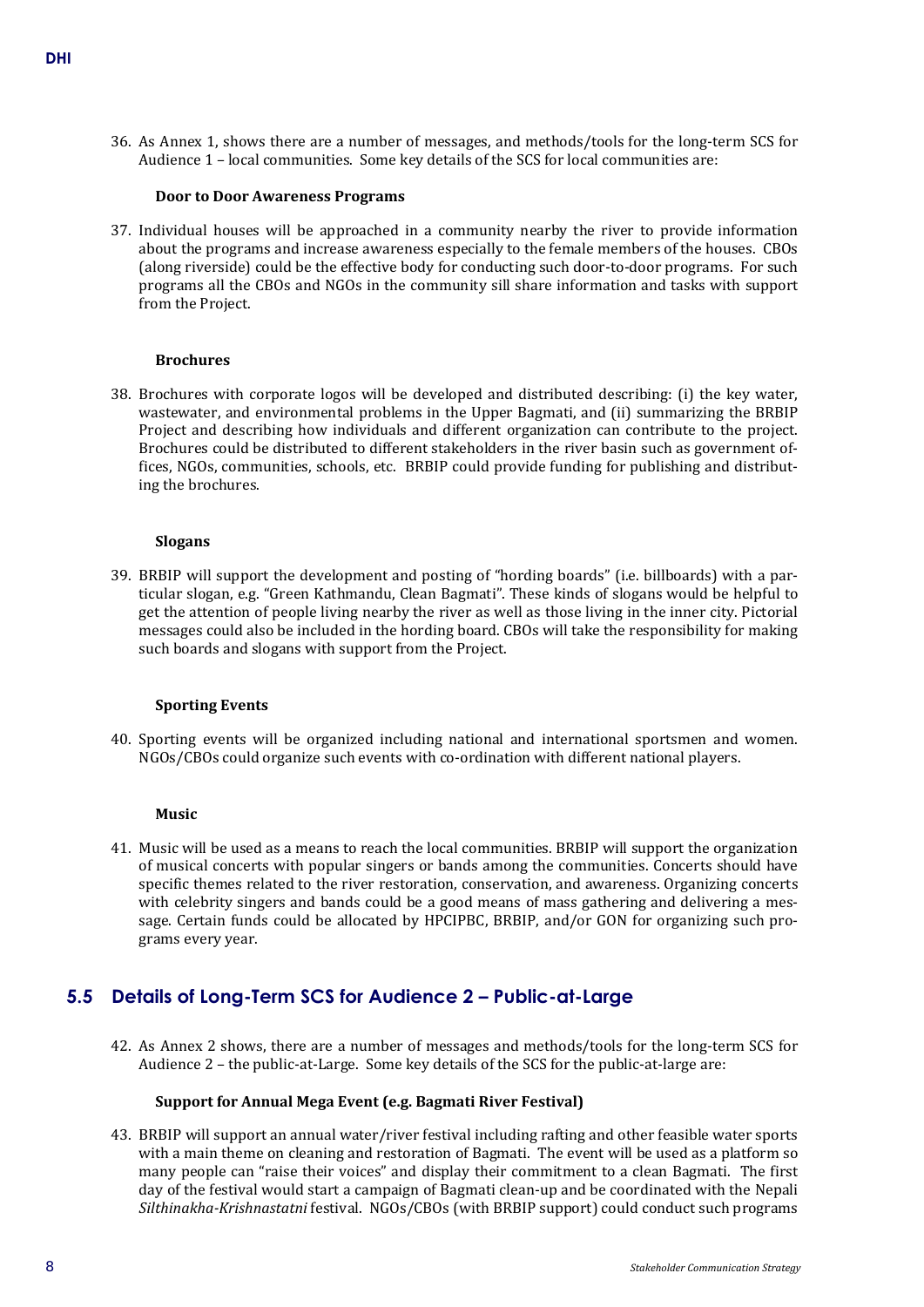

annually between June-August (the monsoon season) and also ensure good coordination with the government for financial support. The Mega Event(s) could be continued long-term. One of the keys for the Mega-Event is to turn the off-season (i.e. the monsoon) into the "on-season". Another part of the Mega Event could be to organize a media challenge, Bagmati Eco- Challenge, and/or a corporate challenge.

#### **Displays from Organizations to Media**

44. If certain organizations are doing works related to river restorations or solid waste management at the local level in wards or VDC, then those good works could be shown to the media or to other VDCs/wards by organizing seminars or workshops and sharing the information and techniques.

#### **Orientation and Publicity Programs**

45. BRBIP will support art competitions, workshops with a theme, e.g. river cleaning, recycle, ghat management etc. Literature, arts, drama, rally, etc. could be included in such programs. Educational institutes, mothers' groups, youth clubs, and/or forest user groups could be the organizing team. Good coordination with ward offices and VDCs should be maintained for making a successful program. Such programs could be designed as immediate, short or long term events.

#### **Reward Systems**

46. BRBIP will support and encourage different VDCs and wards to implement activities related to river restoration and solid waste management, and provide rewards to the most effective VDC, wards, or local clubs. The DDC or Municipality will present the rewards. The rewards could be financial or providing books and publications to the library of local clubs.

## **Media**

47. BRBIP will support inviting different forms of media and informing those media outlets about the programs (i.e. have a forum exclusively for the media and brief the media on the project, activities, programs, and ensure the media reports accurately). FM radio and local TV news channels could play a major role in delivering the messages and making people aware. Media and NGO should have good coordination and communication for reaching the people. Such programs should be conducted once every three months.

## **5.6 Details of SCS for Audience 3 – Government**

48. As Annex 3 shows, there are a number of messages and methods/tools for the long-term SCS for Audience 3 – the Government. Some key details of the SCS for the Government are:

#### **Lobbying**

49. BRBIP will support lobbying efforts focused on the government for proper river works, waste management, sewage treatment, and river policy. Meetings, workshops, interaction programs between civil societies, NGOs, and private sector could be organized and the reports from such programs could be submitted to the government. Lobbying efforts to the government could include a "no plastic policy". Peaceful demonstrations could also be one way to assure government attention.

#### **Peaceful Demonstrations with a Clear Environmental Message**

50. Peaceful demonstrations could be organized. A Bagmati cleaning program would be a means of protest to those who pollute the Bagmati. (Indeed, clean-up itself is a peaceful demonstration.)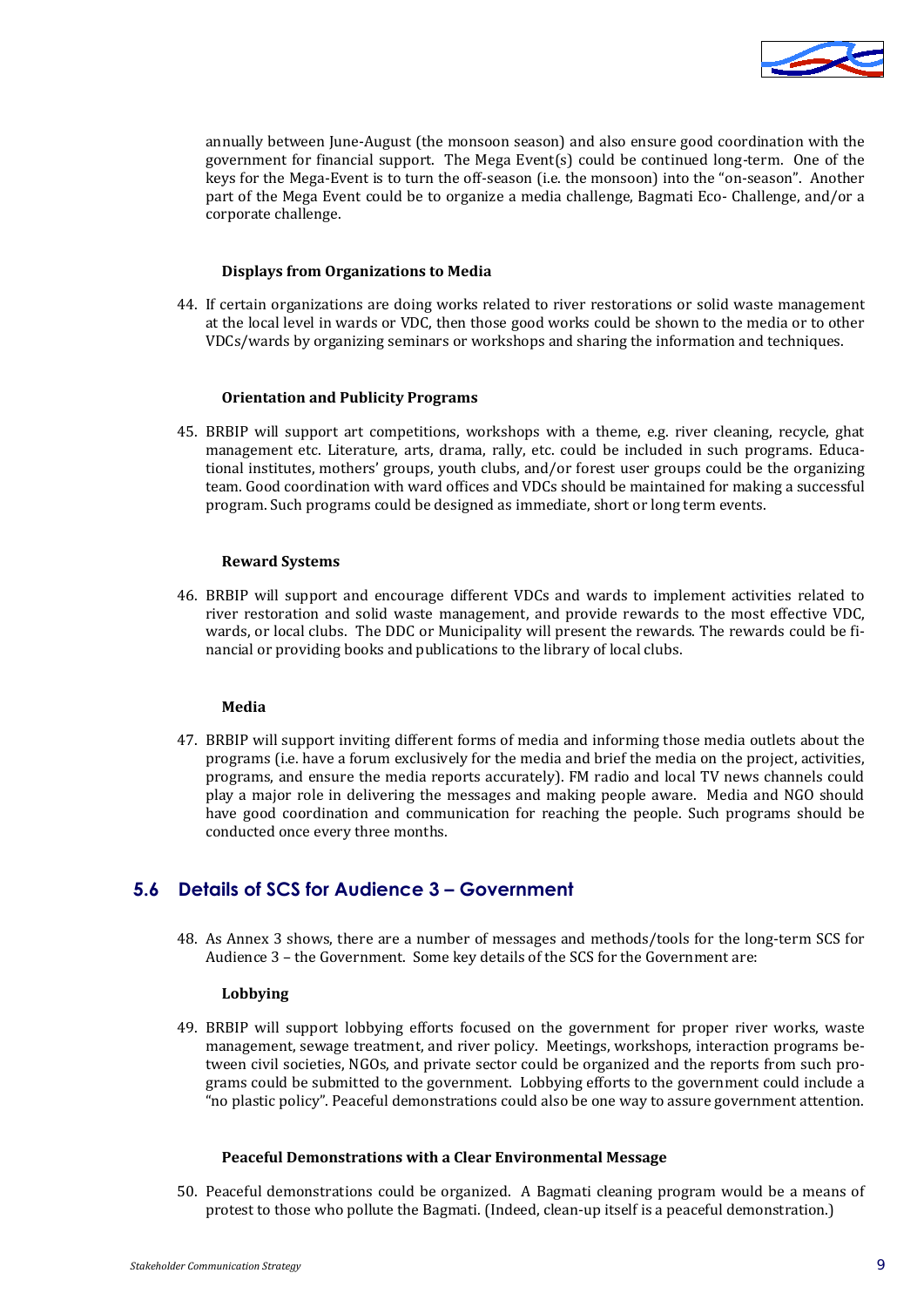## **River Conservation Course Content in Syllabus in Schools**

51. Awareness about river conservation and solid waste disposal should be included in school curriculums so that children would develop a good attitude towards the river conservation and solid waste disposal. BRBIP will support the Government/Ministry of Education to include such curriculum in schools.

### **Further Strengthen and Activate Organizations such as PADT and HPCIDBC in Awareness Programs**

52. BRBIP will support strengthening organizations such as Pashupati Area Development Trust (PADT) and HPCIDBC to be more active in awareness programs and financially and technically supporting local clubs, CBOs, NGOs who are contributing efforts in Bagmati River restoration.

# **6 Implementation Strategy**

- 53. The different stakeholders that need to implement the Strategy are discussed in the "Stakeholder, Participation, and Institutional Analysis" and the responsibility and timeline of implementing the Strategy targetted at different audiences are presented in Annexes 1 - 4.
- 54. The BRBIP Project Management Consulting (PMC) team will include a Communication Specialist who will work closely with the EA/IA and the Government counterpart staff to support and implement the SCS. For example, Social and Public Relation Unit of HPCIDBC will be strengthened to implement the River Environment SCS. The IWRM/RBO SCS will be implemented by the seconded counterpart staff from WECS with the support of the PMC Communication Specialist.
- 55. [Table 6-1](#page-13-0) gives the budget allocated to implement the long-term SCS during the loan implementation by the BRBIP PMC team. On top of this, the EA/IA needs to assign specialized staff to work with the BRBIP team to implement the SCS.

<span id="page-13-0"></span>

| <b>Activities</b>                                                                                                                         | <b>Units</b> | Qnty | Rate (Rs) | Total (Rs) |
|-------------------------------------------------------------------------------------------------------------------------------------------|--------------|------|-----------|------------|
|                                                                                                                                           |              |      |           |            |
| Door-to-Door Awareness Campaign<br>$\bullet$                                                                                              | LS           |      |           | 500,000    |
|                                                                                                                                           |              |      |           |            |
| Hoarding Boards (Billboards)<br>٠                                                                                                         | No.          | 10   | 10,000    | 100,000    |
| <b>Public Meetings</b><br>٠                                                                                                               | No.          | 10   | 10,000    | 100,000    |
| Annual Mega-Events (River Festival, Spoting Events,<br><b>Musical Programs)</b>                                                           | No.          | 5    | 500,000   | 2,500,000  |
| Publicity programs with educational institutes, moth-<br>$\bullet$<br>ers' groups, youth clubs eg river clean up, wall paint-<br>ings etc | No.          | 10   | 200,000   | 2,000,000  |
| Reward systems for VDCs, Wards or Community<br>$\bullet$<br>Groups                                                                        | No.          | 5    | 150,000   | 750,000    |
| <b>Workshops for Media</b><br>$\bullet$                                                                                                   | No.          | 5    | 50,000    | 250,000    |
| <b>Local and National Meetings</b><br>$\bullet$                                                                                           | No           | 5    | 50,000    | 250,000    |
|                                                                                                                                           |              |      |           |            |
| Media Kit<br>$\bullet$                                                                                                                    | LS           |      |           | 500,000    |
| Web page design, hosting                                                                                                                  | Years        | 5    | 50,000    | 250,000    |

## Table 6-1: **Estimated Cost for the Implementation of the Long-term SCS**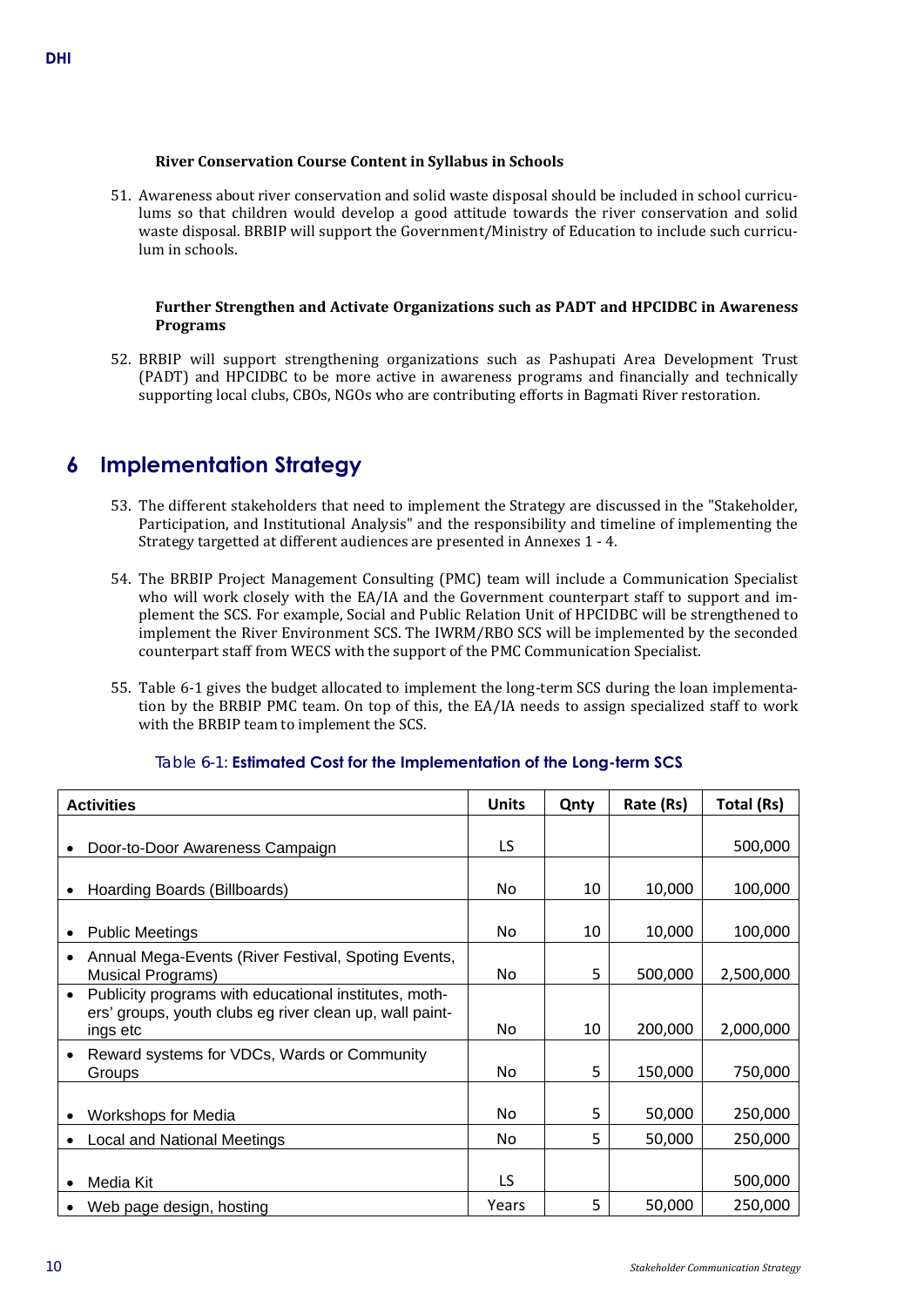

| <b>Activities</b>                                              | <b>Units</b> | Qnty           | Rate (Rs)  | <b>Total (Rs)</b> |
|----------------------------------------------------------------|--------------|----------------|------------|-------------------|
| <b>Electronic Media</b><br>$\bullet$                           |              |                |            |                   |
| o Radio - Public Service Announcements (PSA),<br>Radio Jingles | LS           |                |            | 1,000,000         |
| Television<br>$\circ$                                          | LS           |                |            | 1,000,000         |
| Videos<br>$\circ$                                              | No           | $\overline{2}$ | 250,000    | 500,000           |
| You Tube<br>$\circ$                                            | No           | $\overline{2}$ | 50,000     | 100,000           |
| <b>Print Media</b>                                             |              |                |            |                   |
| Newspapers<br>$\circ$                                          | No           | 10             | 50,000     | 500,000           |
| Leaflets/Brochures/Postures<br>$\circ$                         | No           | 10000          | 30         | 300,000           |
| Support- Administrative Cost<br>٠                              | LS           |                |            | 500,000           |
| <b>Communication Specialist</b><br>٠                           | months       | 12             | 344,000    | 4,128,000         |
| Contingencies<br>٠                                             |              |                | 10%        | 1,522,800         |
|                                                                |              |                | Total (Rs) | 16,750,800        |
| Total (\$)- $@1$ \$ = Rs 86                                    |              |                | 194,777    |                   |

# **7 Strengths and Weaknesses/Resistance to Support for SCS**

- 56. Both BRBIP SCS strategies outlined here (IWRM/RBO and River Envirnonment) could potentially face resistance and obstacles to implementation. Local demands, lack of political consensus and ownership, and difficulties in adaptationcould all derail this SCS, and the BRBIP Project as a whole. Key to overcoming these obstacles will be: (i) needs identification, (ii) ensurinig economic benefits to the local people, (iii) engaging local people in project processes and activities, and (iv) promotion of local bodies.
- 57. A comprehensieve analysis and assessment of the social and institutional issues/obstacles affecting SCS and Project participation, ownership, acceptance, and adoption, and potential strategies to overcome these obstacles are presented in Annex 5.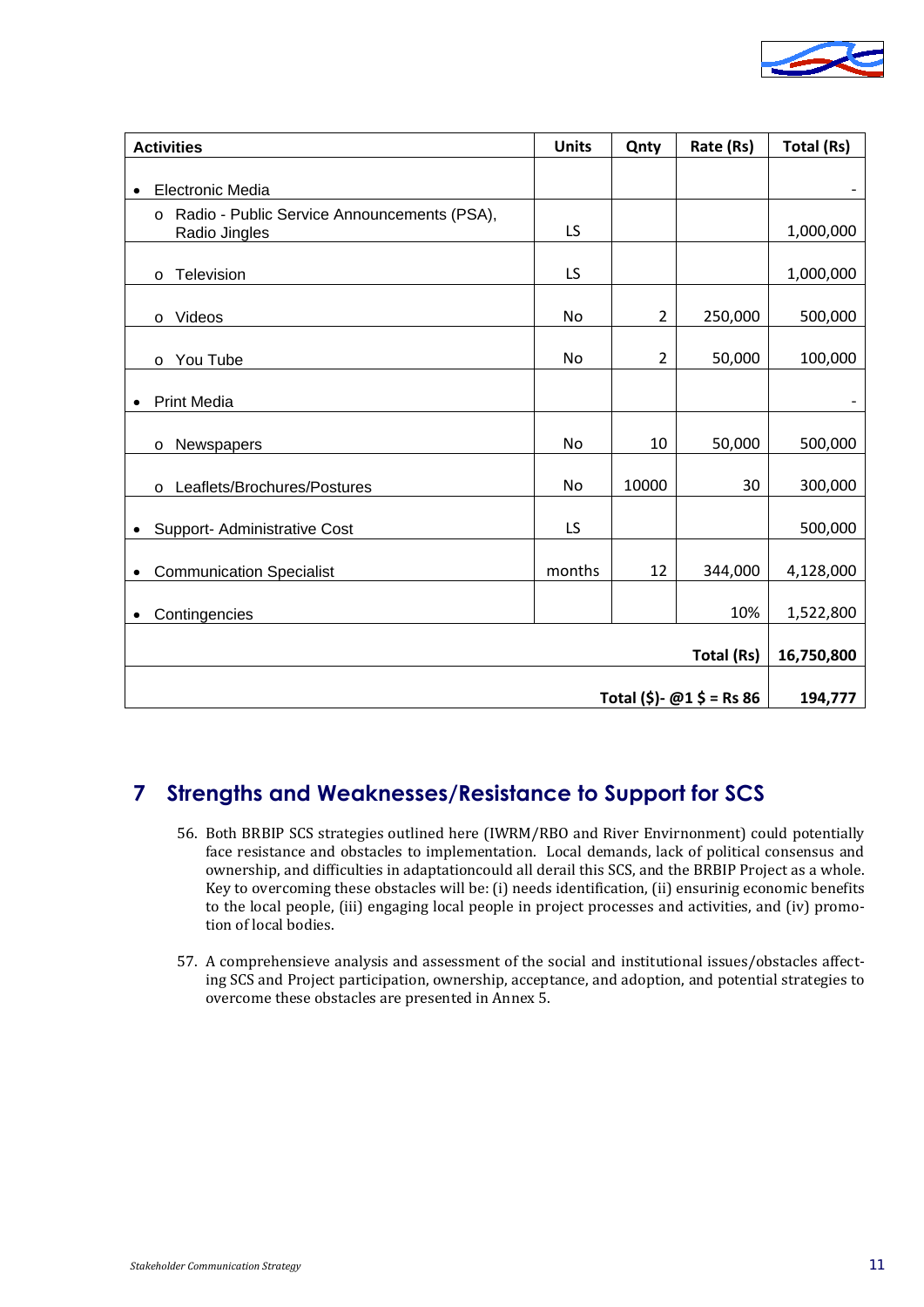# **8 Annex**

# Annex 1: BRBIP IWRM/RBO Stakeholder Communication Strategy

<span id="page-15-0"></span>

|           | <b>MESSAGE</b>                                                                                                                                                                                                                                                                                                                                                                                   | <b>COMMUNICATION METHODS AND</b><br><b>TOOLS</b>                                                                                                                                                                                                                                                                                                                                    | <b>RESPONSIBLE FOR</b><br><b>IMPLEMENTATION</b>                                                                                                                                                                      | <b>WHEN IMPLEMENTED</b>                                                                              |
|-----------|--------------------------------------------------------------------------------------------------------------------------------------------------------------------------------------------------------------------------------------------------------------------------------------------------------------------------------------------------------------------------------------------------|-------------------------------------------------------------------------------------------------------------------------------------------------------------------------------------------------------------------------------------------------------------------------------------------------------------------------------------------------------------------------------------|----------------------------------------------------------------------------------------------------------------------------------------------------------------------------------------------------------------------|------------------------------------------------------------------------------------------------------|
|           | Awareness<br>Description and Definition of<br>$\circ$<br><b>IWRM and River Basin Issues</b><br><b>BRBIP Project Description</b><br><b>BRBIP Components Fo-</b><br>cused on IWMR and Basin<br><b>Issues</b><br>How BRBIP Can Help Address<br>$\circ$<br><b>IWRM</b> and Basin Issues<br><b>Project Benefits</b><br>Project Impacts<br><b>BRBIP Project Implementation</b><br>$\circ$<br>Processes | Direct Communication by BRBIP<br>$\bullet$<br>Consultants<br><b>Media Outlets</b><br>$\bullet$<br><b>Roundtable Discussions</b><br>$\bullet$<br><b>BRBIP Working Groups</b><br>$\bullet$<br><b>Talk Shows</b><br>$\bullet$<br><b>Consultation Meetings</b><br>$\bullet$<br>Sensitization Workshops<br>$\bullet$<br>International Observation and<br>$\bullet$<br><b>Study Tours</b> | <b>BRBIP Consultants</b><br>$\bullet$<br>Donor Organizations (e.g. ADB<br>NRM) Assist<br><b>NGOs Assist</b><br>$\bullet$<br><b>BRBIP Executing and Implement-</b><br>ing Agencies Play a Role in Im-<br>plementation | Early in BRBIP Project Imple-<br>$\bullet$<br>mentation                                              |
| $\bullet$ | Awake<br>Knowledge Dissemination<br>$\circ$<br><b>Orientation Towards Action</b><br>$\circ$<br>Key Integration Roles and Re-<br>$\circ$<br>sponsibilities of GON Bodies                                                                                                                                                                                                                          | Direct Communication by BRBIP<br>$\bullet$<br>Consultants<br><b>Media Outlets</b><br>$\bullet$<br><b>Roundtable Discussions</b><br>$\bullet$<br><b>BRBIP Working Groups</b><br>$\bullet$<br><b>Talk Shows</b><br>$\bullet$<br>International Observation and<br>$\bullet$<br><b>Study Tours</b>                                                                                      | <b>BRBIP Consultants</b><br>$\bullet$<br>Donor Organizations (e.g. ADB<br>NRM) Assist<br><b>NGOs Assist</b><br><b>BRBIP Executing and Implement-</b><br>ing Agencies Play a Role in Im-<br>plementation              | Early in BRBIP Project Imple-<br>$\bullet$<br>mentation, but After Aware-<br>ness Has Been Developed |
|           | Action<br><b>Practical Steps to Implement</b><br>$\circ$<br><b>IWRM</b> and Basin Approach in<br>Nepal                                                                                                                                                                                                                                                                                           | Direct Communication by BRBIP<br>$\bullet$<br>Consultants                                                                                                                                                                                                                                                                                                                           | <b>BRBIP Consultants</b><br>$\bullet$<br>Donor Organizations (e.g. ADB<br>NRM) Assist<br><b>NGOs Assist</b><br><b>BRBIP Executing and Implement-</b><br>ing Agencies Play a Role in Im-<br>plementation              | Approximately Mid-Project Im-<br>plementation                                                        |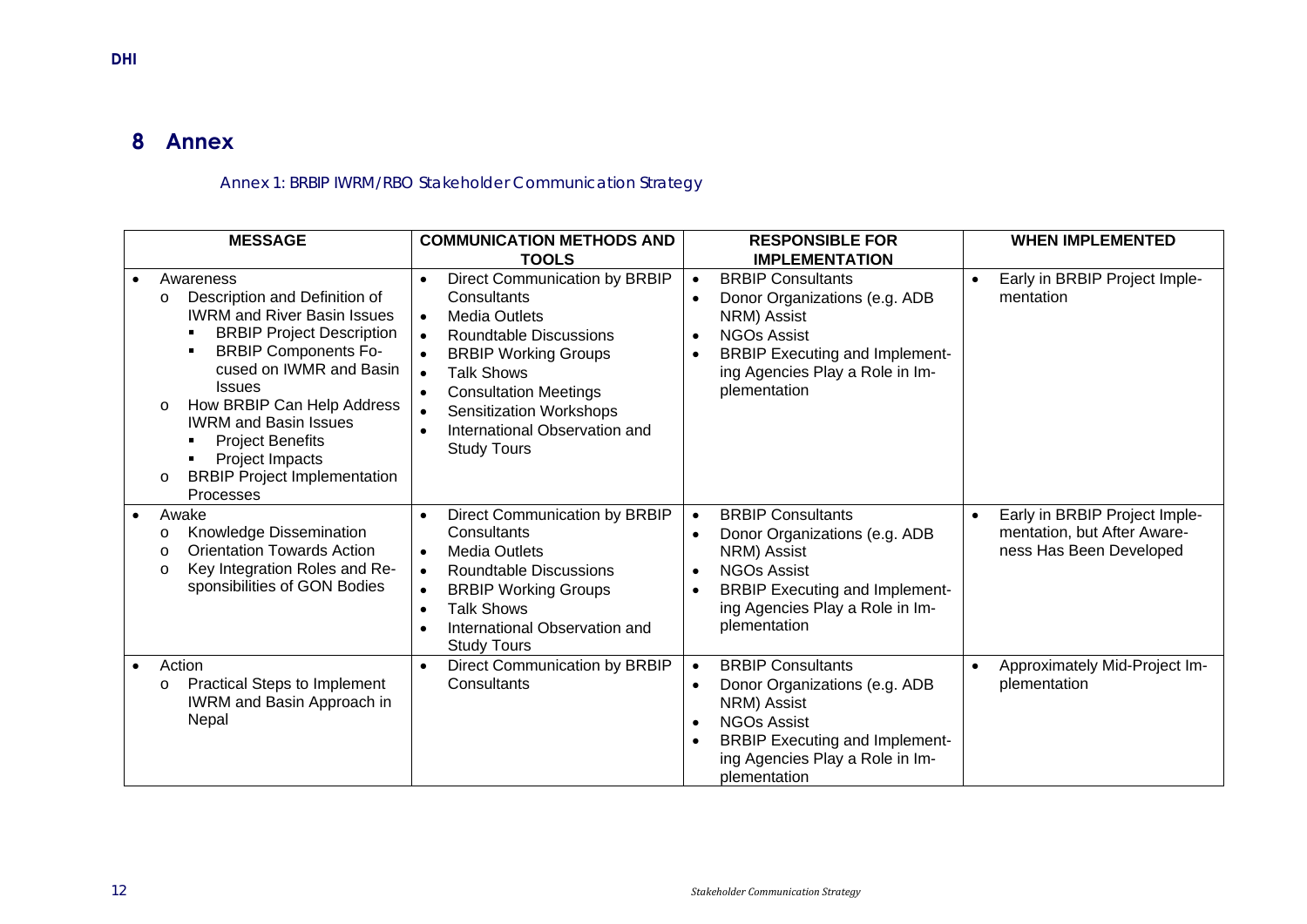

# Annex 2: BRBIP River Environment Stakeholder Communication Strategy (Audience: Local Communities (Primarily in Upper Bagmati))

<span id="page-16-0"></span>

| <b>MESSAGE</b>                                                                                                                                                                                                                                                                                           | <b>COMMUNICATION METHODS AND</b><br><b>TOOLS</b>                                                                                                                                                                                                                                                                                                                   | <b>RESPONSIBLE FOR</b><br><b>IMPLEMENTATION</b>                                                                                                                                                                                                                                              | <b>WHEN IMPLEMENTED</b>                                         |
|----------------------------------------------------------------------------------------------------------------------------------------------------------------------------------------------------------------------------------------------------------------------------------------------------------|--------------------------------------------------------------------------------------------------------------------------------------------------------------------------------------------------------------------------------------------------------------------------------------------------------------------------------------------------------------------|----------------------------------------------------------------------------------------------------------------------------------------------------------------------------------------------------------------------------------------------------------------------------------------------|-----------------------------------------------------------------|
| • Awareness<br>o Description of Problem/Issue<br>o Description of Project<br>Components<br><b>Scientific Rationale</b><br><b>Realistic in What Project</b><br>Can Accomplish<br>o Key Project Benefits<br>o Project Implementation Process<br>Opportunities for Local<br>Communities' Participa-<br>tion | • Door-to-Door in Local Communities<br>• Brochure Hand-Outs<br>• Continue Public Consultation Meet-<br>ings already on-going from PPTA.<br>• Hoarding Board (Billboard)<br>o Slogan/Pictorial Message in Riv-<br>erside; in Clusters.                                                                                                                              | • Local CBOs from the Riverside<br>Community with Support from<br><b>BRBIP</b><br>• Religious organizations ("Guthis")<br>such as Pasupati Area Develop-<br>ment Trust (PADT)<br>• Small-Scale, Local Activities                                                                             | • Short, Medium, and Long-Term<br>• On-Going Throughout Project |
| $\bullet$ Awake<br>o Knowledge Dissemination re Op-<br>tions for Action<br>o Orientation Towards Action and<br>Mobilization                                                                                                                                                                              | • Face-to-Face Meetings with Local<br>Groups.<br>• Brochure Hand-Outs<br>• Focus Group Discussions                                                                                                                                                                                                                                                                 | • Local CBOs from the Riverside<br>Community with Support from<br><b>BRBIP</b><br>• Religious organizations ("Guthis")<br>such as Pasupati Area Develop-<br>ment Trust (PADT)<br>• Small-Scale, Local Activities                                                                             | • Short, Medium, and Long-Term<br>• On-Going Throughout Project |
| $\bullet$ Action<br>o Local Communities' Involvement<br>and Participation in Direct Action                                                                                                                                                                                                               | • Annual Workshops<br>• River Cleaning Campaign<br>• Competition (competition between<br>VDCs in Upper Bagmati).<br>· Music, Literature, Art, Dramas<br>• Plantation and Forestation<br>• Sports Activities<br>• Clean Up Rally and Campaign<br>• Develop and Implement Reward<br>System for Clean-Up.<br>· Slogan/Pictorial Message along<br>Riverside; Clusters. | • Educational Institutes<br>• Mothers Groups<br>• Forest User Groups<br>• Youth Clubs<br>• Political Groups<br>• Business Houses (private sector)<br>• Wards and VDCs<br>• Religious organizations ("Guthis")<br>such as Pasupati Area Develop-<br>ment Trust (PADT)<br>• Supported by BRBIP | • Short, Medium, and Long-Term<br>• On-Going Throughout Project |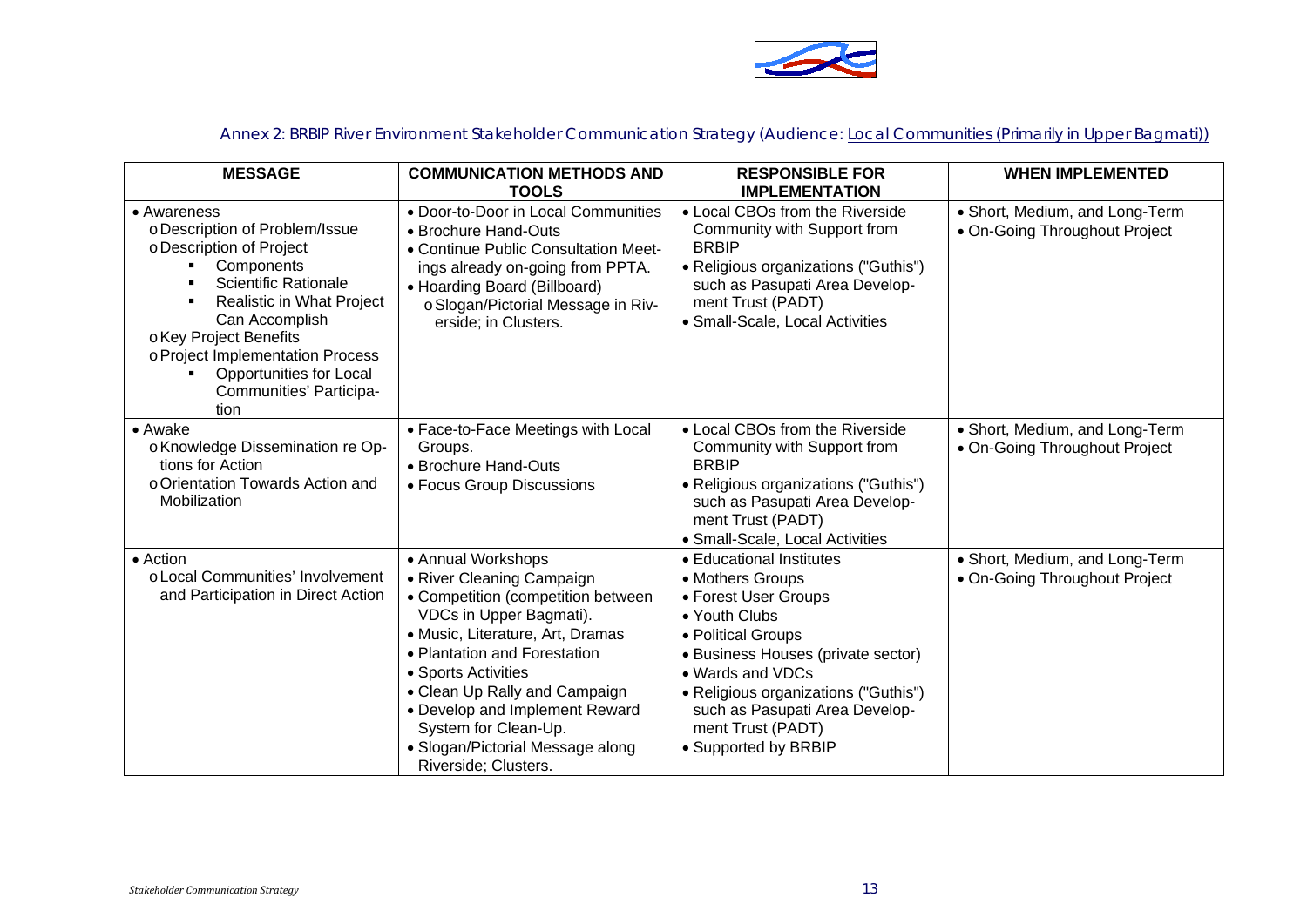<span id="page-17-0"></span>

| <b>MESSAGE</b>                                                                                                                                                                                           | <b>COMMUNICATION METHODS AND</b><br><b>EVENTS</b>                                                                                                                                                                                                    | <b>RESPONSIBLE</b>                                                                                                                                                                               | <b>WHEN IMPLEMENTED</b>                                                                                                                                                                                                                                 |
|----------------------------------------------------------------------------------------------------------------------------------------------------------------------------------------------------------|------------------------------------------------------------------------------------------------------------------------------------------------------------------------------------------------------------------------------------------------------|--------------------------------------------------------------------------------------------------------------------------------------------------------------------------------------------------|---------------------------------------------------------------------------------------------------------------------------------------------------------------------------------------------------------------------------------------------------------|
| • Awareness<br>o Don't Pollute Bagmati<br>Components<br><b>Scientific Rationale</b><br>o Key Project Benefits<br>o Project Implementation Process<br>o Public's Potential Roles in Bag-<br>mati Clean-Up | • Annual Mega-Event<br>o Bagmati River Festival<br>Display/Exhibition<br>Entertainment<br>п<br>Sports<br>Literature<br>п<br>Music<br>п<br>Sidewalk Art Display<br>в<br>Music Video at Bagmati<br>п<br>• Website Development Supported                | • Government<br>• NGOs/CBOs<br>• Private Sector<br>• Religious organizations ("Guthis")<br>such as Pasupati Area Develop-<br>ment Trust (PADT)<br>• Funding Needed from These Or-<br>ganizations | • June Through August<br>• Annual Event<br>• Coordinate with Annual Nepalese<br>Silthinakeha-Krishnastatni Festival<br>o Annual Mega-Event is an Integral<br>Part of Nepalese Festival.<br>o Link Mega-Event to Local Festi-<br>vals to Give Attention. |
| $\bullet$ Awake<br>o Knowledge Dissemination re Op-<br>tions for Action<br>o Orientation Towards Action and<br>Mobilization<br>o How Public Can Be Involved<br>Campaigns<br>Activities                   | • Media Mobilization<br>o Media Workshop<br>Exposure (e.g. if VDCs do a<br>good job, bring the media),<br>visit for all<br>Briefings to media re Project<br>o Radio, TV programs<br>o Three-Minute Video Produced<br>• Website Development Supported | • NGOs/CBOs (with project support)<br>• Religious organizations ("Guthis")<br>such as Pasupati Area Develop-<br>ment Trust (PADT)                                                                | • Every Three Months.                                                                                                                                                                                                                                   |

Annex 3: BRBIP River Environment Stakeholder Communication Strategy (Audience: Public-at-Large)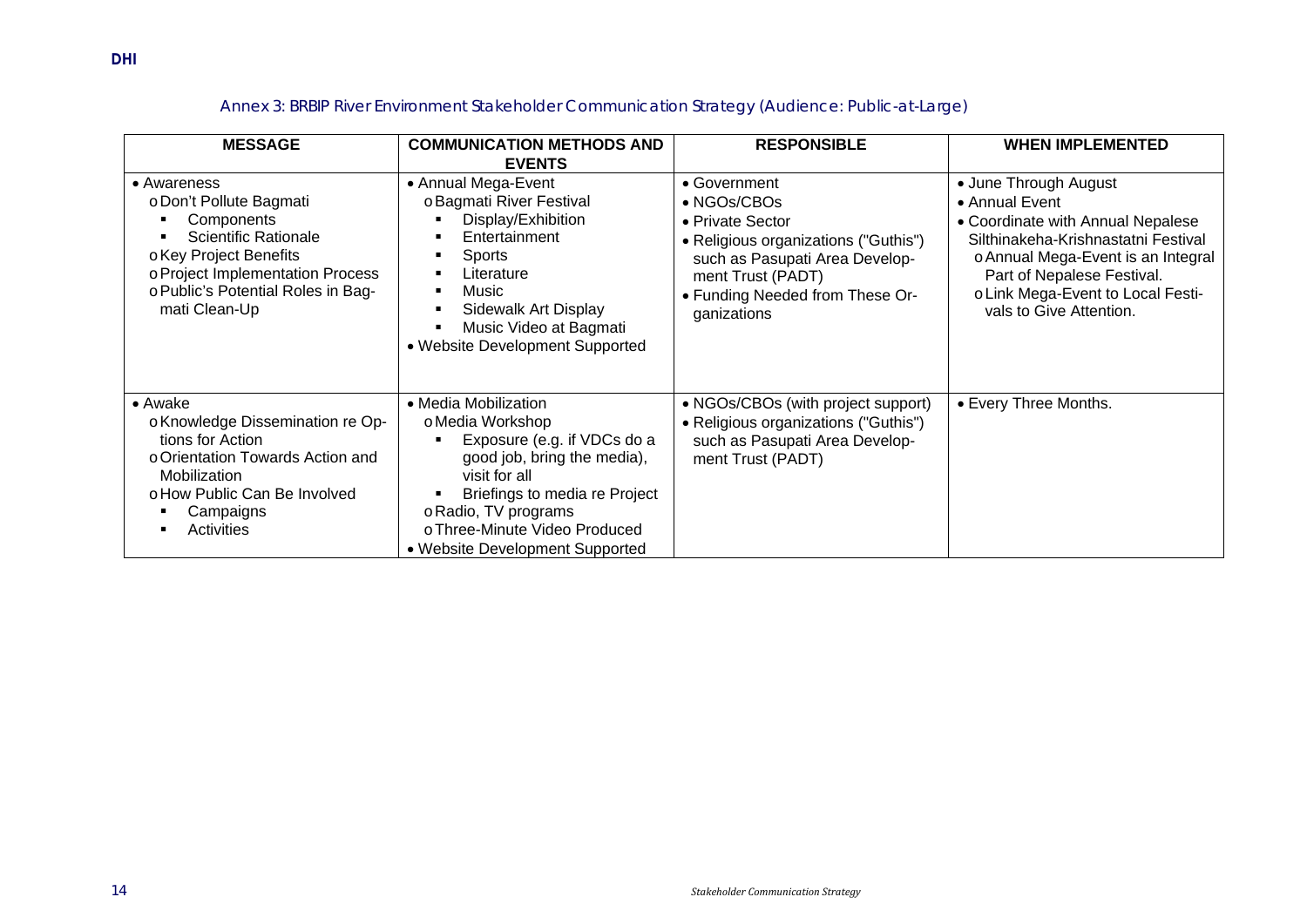

# Annex 4: BRBIP River Environment Stakeholder Communication Strategy (Audience: Government Bodies)

<span id="page-18-0"></span>

| <b>MESSAGE</b>                                                                                                                                              | <b>COMMUNICATION METHODS AND</b><br><b>EVENTS</b>                                                                                                                                                                                                                                                                                                                                                                                                                                                 | <b>RESPONSIBLE</b>                                                                                                                       | <b>WHEN IMPLEMENTED</b>                    |
|-------------------------------------------------------------------------------------------------------------------------------------------------------------|---------------------------------------------------------------------------------------------------------------------------------------------------------------------------------------------------------------------------------------------------------------------------------------------------------------------------------------------------------------------------------------------------------------------------------------------------------------------------------------------------|------------------------------------------------------------------------------------------------------------------------------------------|--------------------------------------------|
| • Promote Environmentally Sound<br>Government Policies and Laws<br>• Ensure Proper Enforcement of Ex-<br>isting River Environmental Laws<br>and Regulations | • Lobbying for:<br>o Waste management<br>o Sewage Treatment<br>o Raise Water Level in Bagmati<br>o Environmentally Sound River<br><b>Policies</b><br>o Law and Order; Enforcement<br>o River Policy<br>o No Plastic Policy<br><b>KTM Already Banned Black</b><br>Plastic.<br>o Curriculum development<br>In Schools<br>"What is the Bagmati River?"<br>Significance of Bagmati<br>• Interactions with Government<br>o Peaceful Demonstrations<br>o Lobbying<br>o Meetings<br>o Workshops with GON | $\bullet$ NGO<br>• Civil Society<br>• Local Communities<br>• Private Sector (particularly impor-<br>tant)<br>• With Support from Project | • During BRBIP Project Implementa-<br>tion |
| • Encourage and Strengthen Certain<br>Governmental Bodies and<br>NGOs/CBOs in Their Efforts at<br><b>Bagmati Restoration</b>                                | • Increase Pashupati Area Develop-<br>ment Trust (PADT) Activities<br>o PADT receives money from tem-<br>ple, encourage them to help<br>more: (i) mobilization efforts, and<br>(ii) local groups to clean Bagmati.<br>• HPCIDBC should go more to the<br>public; get public more involved.                                                                                                                                                                                                        | • Related Stakeholders                                                                                                                   | • During BRBIP Project Implementa-<br>tion |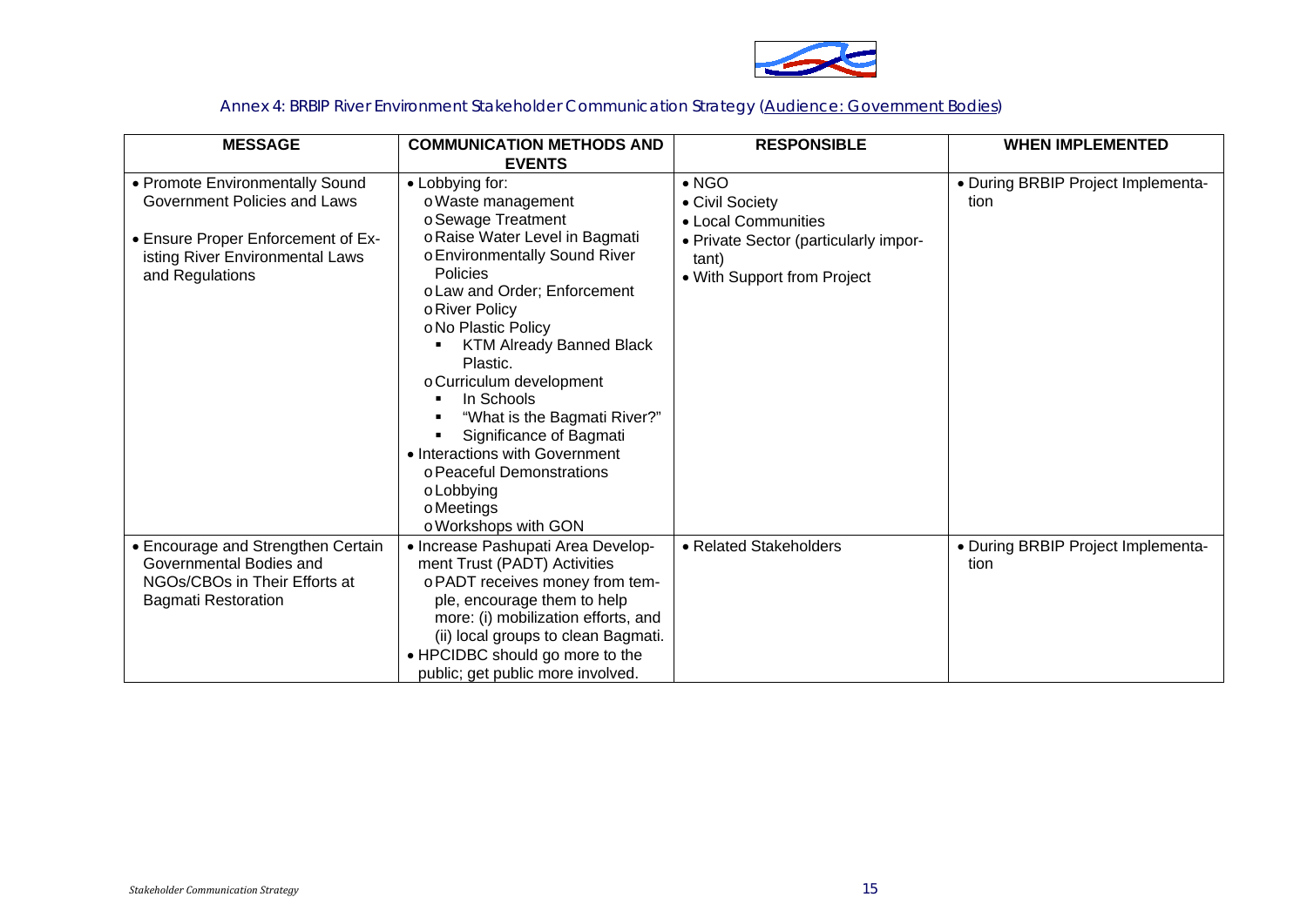## <span id="page-19-0"></span>Annex 5: Assessing Social And Institutional Issues/Obstacles Affecting Participation, Ownership, Acceptance, And Adoption of SCS and Potential Strategies To Overcome These Obstacles

## **Six Key Obstacles to Participation and Ownership**

At a minimum, there are six social issues or obstacles that could negatively affect participation, ownership, acceptance, and/or adoption of Project activities: (i) local demands, (ii) solid waste management, (iii) political consensus, (iv) ownership, (v) adaptation, and (vi) park-people conflict.

Table 1 below presents those six key issues, and also shows potential strategies to overcome these obstacles.

#### **Overarching and Cross-Cutting Strategies**

At least four general, overarching, and cross-cutting strategies should be employed to overcome these local social and institutional issues affecting participation and acceptance of the Project:

**1. Needs Identification** - Identify the local needs and demands at the beginning of the Project.

**2. Economic Benefits to Locals** - To promote ownership and adoption by the community, it is key for the community to receive economic benefits from the Project, including job opportunities. Though local groups know about the upcoming BRBIP Project via VDCs, meetings, etc., the local groups want to know what benefits they will receive from the project. The benefits could be: (i) economic-employment opportunities during project construction, (ii) conducting economic diversification programs for the rural villagers living in the park, and (iii) fulfilling their needs and demands – drinking water, toilets, health posts, etc.

**3. Engagement of Local People** - For the success of the project local people should be engaged in multiple processes such as: (i) decision making process (e.g. like build, operate and transfer model), (ii) prioritizing local people for employment opportunities, and (iii) enhancing the capacity of local people with trainings on solid waste management, income generating activities, etc.

**4. Promote Local Bodies** – The Project should promote the local bodies (tolsudharsamiti, mothers group, community forestry user group, etc), provide proper training, capacity enhancing programs, etc.

## **Six Social/Institutional Obstacles to Project Participation and Acceptance and Strategies to Overcome**

The six specific issues and obstacles and potential strategies to overcome them are listed below:

**1. Local Demands –** There will be local demands for employment, economic benefits, security from the dam, deforestation, and environmental problems. For the Project to succeed it is important that priority is given to local people in jobs associated with the project (dam construction, monitoring, etc). A thorough needs assessment through interaction and discussion with all the concerned stakeholders will also help directly address those local demands. The Project also needs to keep in close contact with local leaders to increase the awareness among the concerned stakeholders regarding the safety of the dam. Much concern has been expressed over the proposed dam and reservoir. The local people want to know the consequences of a dam failure for people living downstream and they also want assurances regarding proper safety around the dam and reservoir so people won't fall in.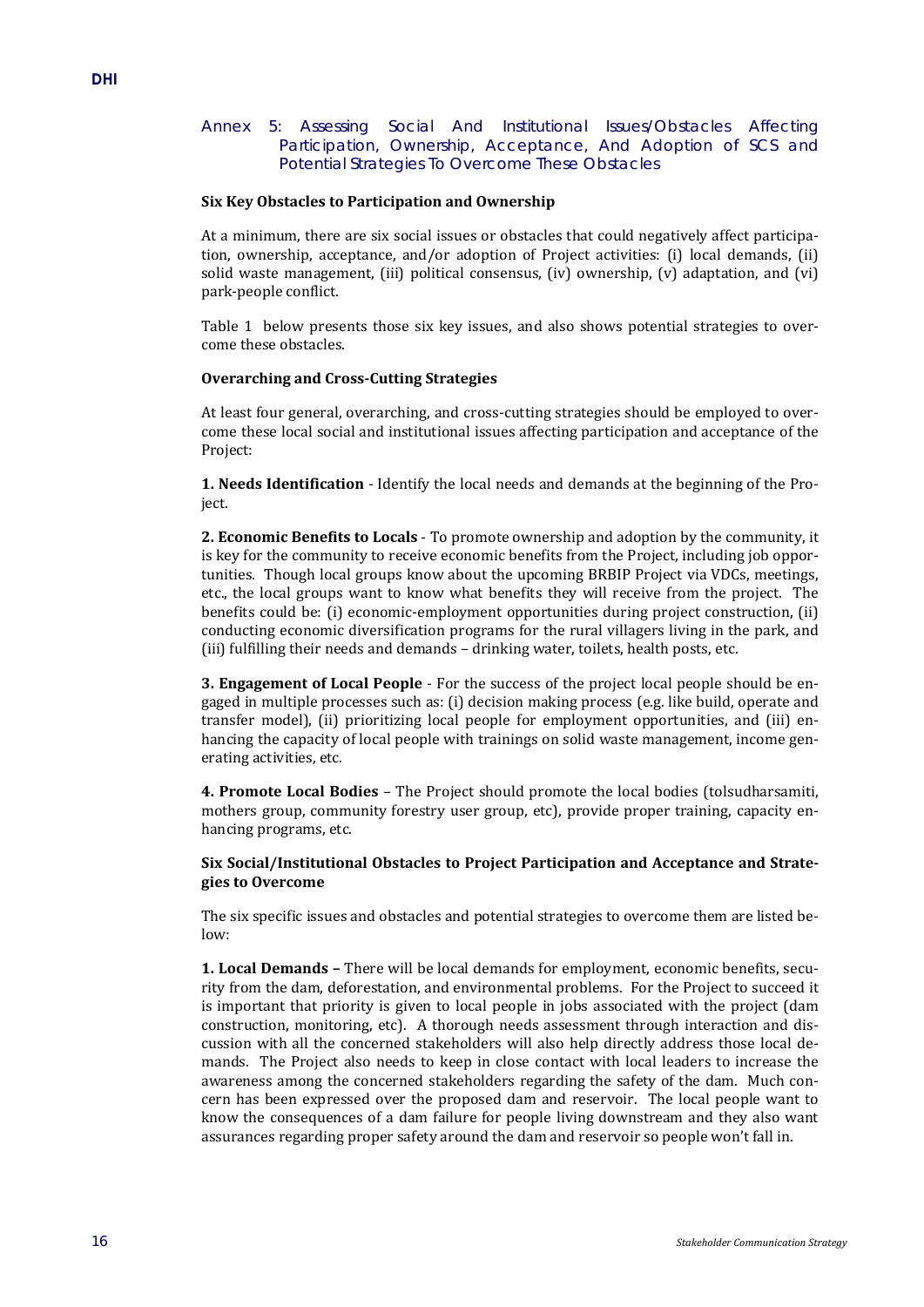

Planting trees and reducing the cutting of trees will also address local demands, as will specific environmental remediation measures.

**2. Solid Waste Management –** Issues with solid waste management can be addressed by: (i) meetings and capacity building of local groups (club, tolsudharsamiti, mothers group, schools, colleges) to self-manage the activity, (ii) composting programs, and (iii) addressing the financial sustainability scheme of the Project. Also, locals have suggested the Project encourage local authorities and get communities involved to collect money from each house to pick up solid waste.

**3. Lack of Political Consensus –** Local groups are concerned that political processes will interfere with the award of economic benefits and positive impacts to the local populace. Therefore, a national level advocacy program might be needed to ensure that benefits do accrue to the local communities. Government policies should stress that ownership of the Project goes to locals. This should be GON policy.

**4. Sense of Ownership –** Developing a sense of ownership could best be accomplished by providing livelihood opportunities through income generating activities to local stakeholders (park villages, etc.).

**5. Project Adaptation** – The Project also needs to be flexible and adaptable to adapt to local communities' needs. This flexibility and adaptation should result in income generating activities for locals.

**6. Park-People Conflict –** There are some contentious issues between the Shivapuri National Park and the local people. Some of the locals claim that their local village activities are stymied or delayed by Park officials, and some Park officials say that locals often do not respect the rules in the National Park. To address these issues, the Project needs to stress interaction and negotiation between the Park and the People.

| <b>WHAT (Obsta-</b><br>cles)                                                                    | <b>HOW TO OVERCOME</b><br>(specific BRBIP project activities)                                              | <b>WHO IS</b><br><b>RESPONSIBLE</b> | <b>WHEN (Time-</b><br>line, which<br>comes first,<br>second, etc) |
|-------------------------------------------------------------------------------------------------|------------------------------------------------------------------------------------------------------------|-------------------------------------|-------------------------------------------------------------------|
| 1. Local De-<br>mands for:                                                                      | All Stakeholders Consensus                                                                                 | Local and Project                   | Immediate/as<br>per need.                                         |
| • Employment                                                                                    | Priorities to local people in jobs associ-<br>ated with the project (dam construction,<br>monitoring, etc) | Project                             | Project con-<br>struction                                         |
| $\bullet$ Economic<br>benefit (infra-<br>structure-<br>roads, toilets,<br>health cen-<br>ters)  | Needs assessment through interaction<br>and discussion with all the concerned<br>stakeholders              | Project                             | Project pre-<br>construction and<br>construction                  |
| • Security from<br>Dam (local<br>people feeling<br>secure after<br>dam construc-<br>tion; fear) | Awareness (by local leaders, techni-<br>cians)                                                             | Social leaders and<br>technicians   | From the begin-<br>ning                                           |
| • Deforestation                                                                                 |                                                                                                            |                                     |                                                                   |

Table 1: **Obstacles/Problems Affecting Participation and Ownership and Strategies and Project Activities to Address Obstacles**